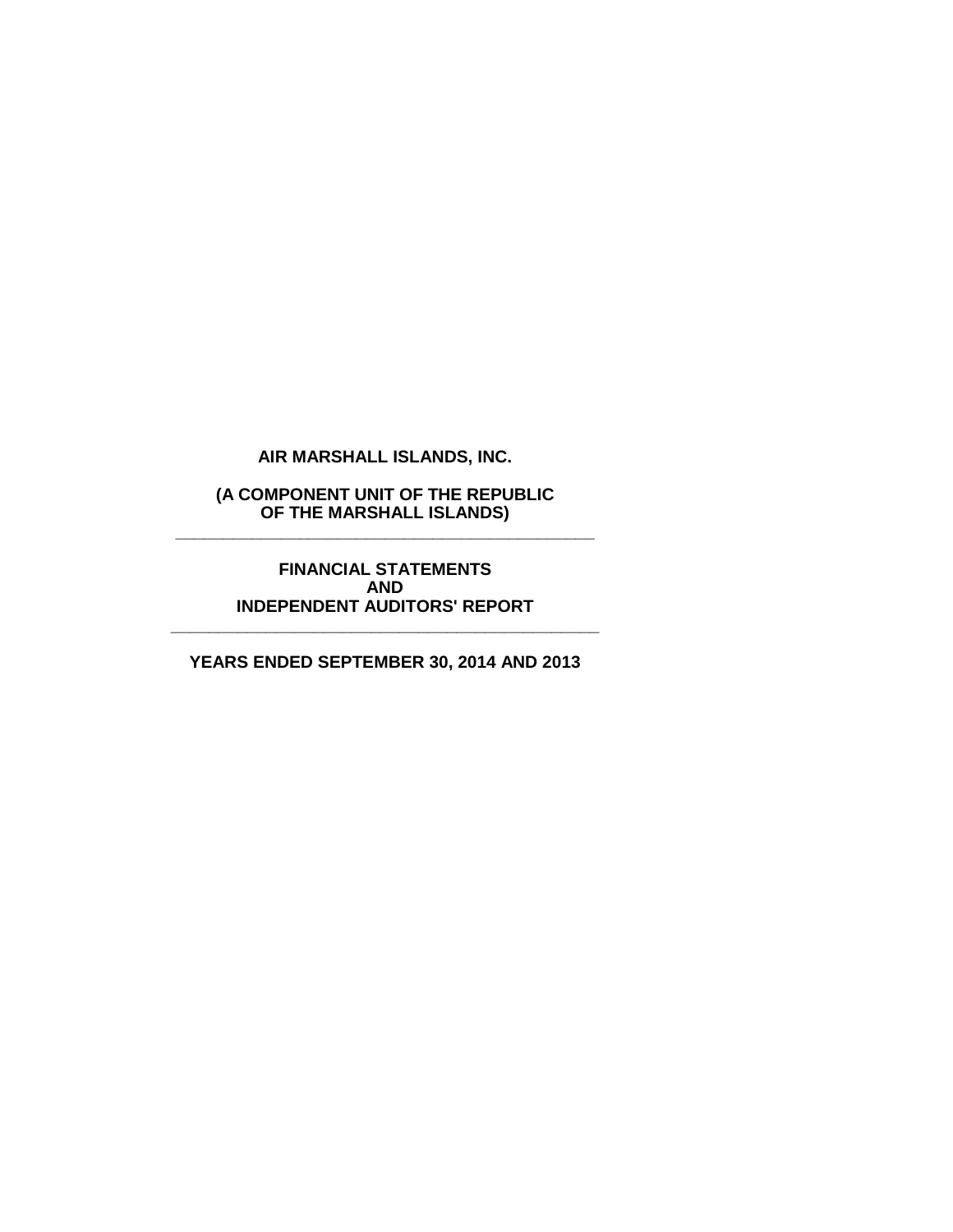### **AIR MARSHALL ISLANDS, INC. (A COMPONENT UNIT OF THE REPUBLIC OF THE MARSHALL ISLANDS)**

### Years Ended September 30, 2014 and 2013 Table of Contents

|      |                                                                                                                                                                                                                                    | Page No.             |
|------|------------------------------------------------------------------------------------------------------------------------------------------------------------------------------------------------------------------------------------|----------------------|
| I.   | <b>INDEPENDENT AUDITORS' REPORT</b>                                                                                                                                                                                                | 1                    |
| Ш.   | MANAGEMENT'S DISCUSSION AND ANALYSIS                                                                                                                                                                                               | 4                    |
| III. | <b>FINANCIAL STATEMENTS:</b>                                                                                                                                                                                                       |                      |
|      | <b>Statements of Net Position</b><br>Statements of Revenues, Expenses and Changes in Net Position<br><b>Statements of Cash Flows</b><br><b>Notes to Financial Statements</b>                                                       | 12<br>13<br>14<br>15 |
| IV.  | INDEPENDENT AUDITORS' REPORT ON COMPLIANCE WITH<br><b>LAWS AND REGULATIONS</b>                                                                                                                                                     |                      |
|      | Independent Auditors' Report on Internal Control Over Financial<br>Reporting and on Compliance and Other Matters Based on an<br>Audit of Financial Statements Performed in Accordance with<br><b>Government Auditing Standards</b> | 25                   |
|      | Schedule of Findings and Responses                                                                                                                                                                                                 | 27                   |
|      | Unresolved Prior Year Findings                                                                                                                                                                                                     | 35                   |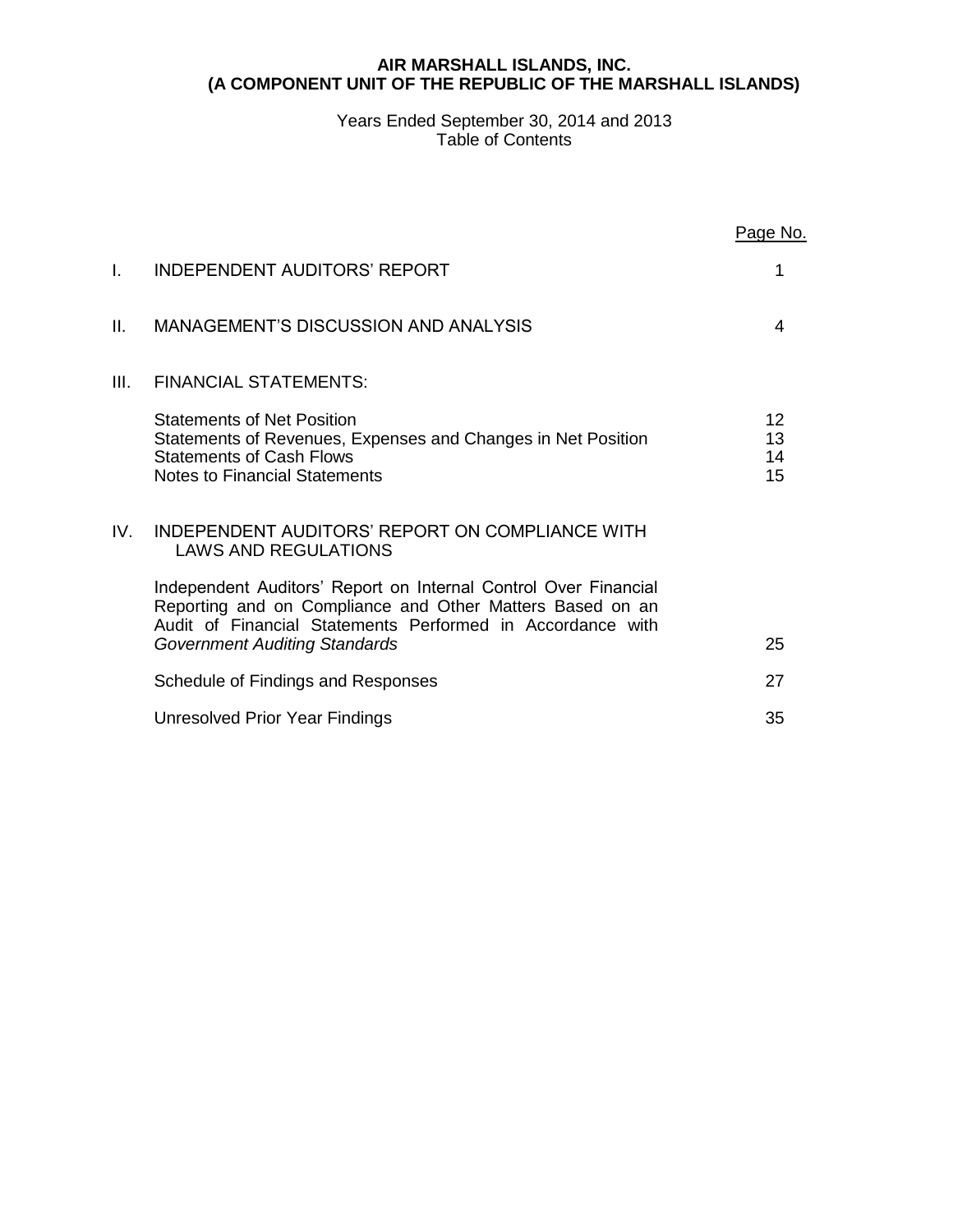

Deloitte & Touche LLP 361 South Marine Corps Drive Tamuning, GU 96913-3911 USA

Tel: (671)646-3884 Fax: (671)649-4932 www.deloitte.com

### **INDEPENDENT AUDITORS' REPORT**

Board of Directors Air Marshall Islands, Inc.:

#### **Report on the Financial Statements**

We have audited the accompanying financial statements of Air Marshall Islands, Inc. (AMI), a component unit of the Republic of the Marshall Islands, which comprise the statements of net position as of September 30, 2014 and 2013, and the related statements of revenues, expenses and changes in net position and of cash flows for the years then ended, and the related notes to the financial statements.

#### *Management's Responsibility for the Financial Statements*

Management is responsible for the preparation and fair presentation of these financial statements in accordance with accounting principles generally accepted in the United States of America; this includes the design, implementation, and maintenance of internal control relevant to the preparation and fair presentation of financial statements that are free from material misstatement, whether due to fraud or error.

#### *Auditors' Responsibility*

Our responsibility is to express an opinion on these financial statements based on our audits. We conducted our audits in accordance with auditing standards generally accepted in the United States of America and the standards applicable to financial audits contained in *Government Auditing Standards*, issued by the Comptroller General of the United States. Those standards require that we plan and perform the audit to obtain reasonable assurance about whether the financial statements are free from material misstatement.

An audit involves performing procedures to obtain audit evidence about the amounts and disclosures in the financial statements. The procedures selected depend on the auditor's judgment, including the assessment of the risks of material misstatement of the financial statements, whether due to fraud or error. In making those risk assessments, the auditor considers internal control relevant to the entity's preparation and fair presentation of the financial statements in order to design audit procedures that are appropriate in the circumstances, but not for the purpose of expressing an opinion on the effectiveness of the entity's internal control. Accordingly, we express no such opinion. An audit also includes evaluating the appropriateness of accounting policies used and the reasonableness of significant accounting estimates made by management, as well as evaluating the overall presentation of the financial statements.

We believe that the audit evidence we have obtained is sufficient and appropriate to provide a basis for our audit opinion.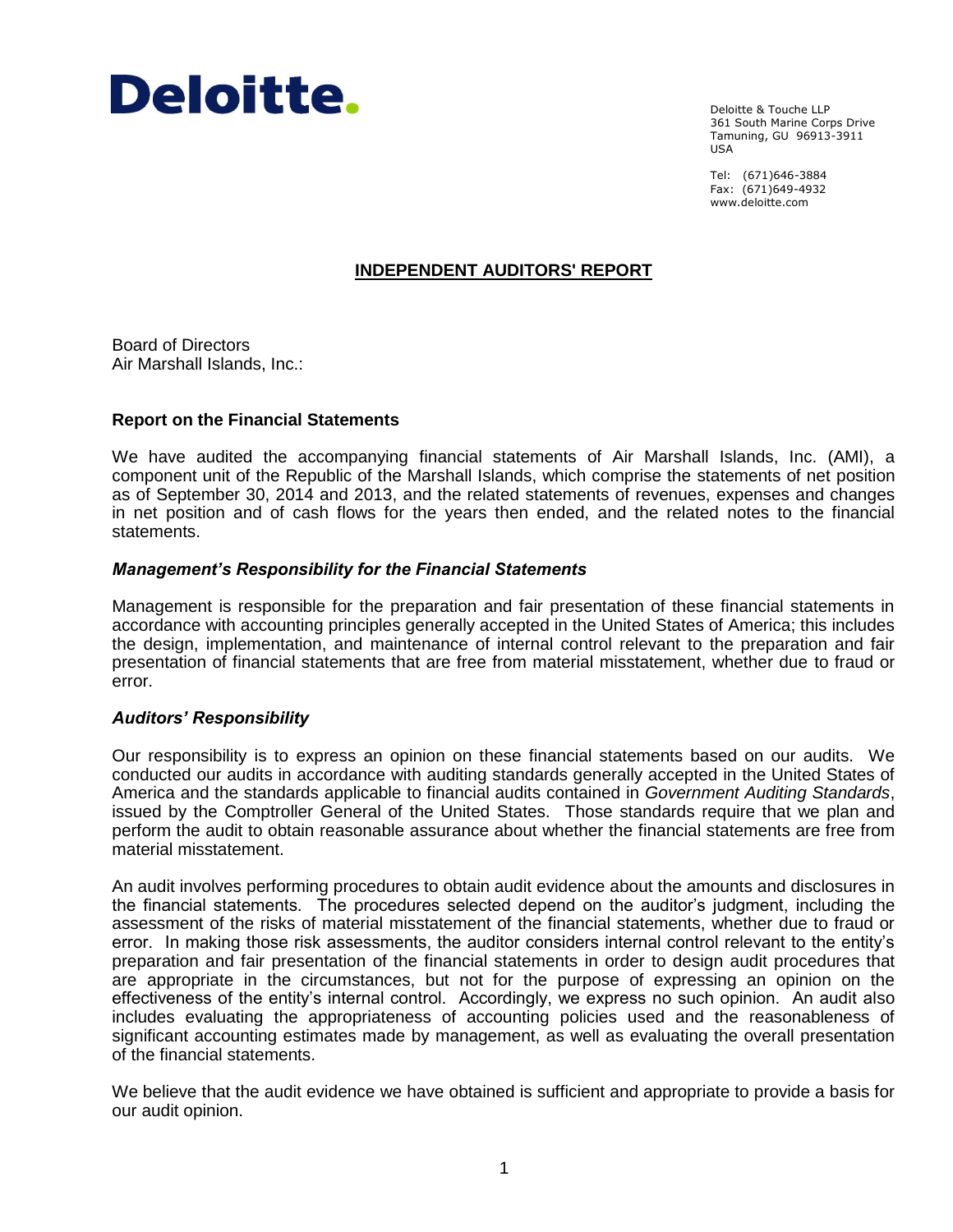### *Basis for Qualified Opinion*

Because of inadequacy of accounting records, we are unable to form an opinion regarding the amounts at which expendable parts is recorded in the accompanying statements of net position at September 30, 2014 and 2013 (stated at \$470,142 and \$485,702, respectively). Expendable parts enter materially into the determination of the results of operations for the years ended September 30, 2014 and 2013.

### *Opinion*

In our opinion, except for the matter described in the "Basis for Qualified Opinion" paragraph, the financial statements referred to above present fairly, in all material respects, the financial position of Air Marshall Islands, Inc. as of September 30, 2014 and 2013, and the results of its operations and its cash flows for the years then ended in accordance with accounting principles generally accepted in the United States of America.

### *Emphasis-of-Matter*

#### *Going Concern*

The accompanying financial statements have been prepared assuming that AMI will continue as a going concern. As discussed in Note 8 to the financial statements, AMI's recurring losses from operations and deficient net position raise substantial doubt about its ability to continue as a going concern. Management's plans concerning these matters are also discussed in Note 8 to the financial statements. The financial statements do not include any adjustments that might result from the outcome of this uncertainty. Our opinion is not modified with respect to this matter.

### *Other Matters*

#### *Required Supplementary Information*

Accounting principles generally accepted in the United States of America require that the management's discussion and analysis on pages 4 to 11 be presented to supplement the financial statements. Such information, although not a part of the financial statements, is required by the Governmental Accounting Standards Board who considers it to be an essential part of financial reporting for placing the financial statements in an appropriate operational, economic, or historical context. We have applied certain limited procedures to the required supplementary information in accordance with auditing standards generally accepted in the United States of America, which consisted of inquiries of management about the methods of preparing the information and comparing the information for consistency with management's responses to our inquiries, the financial statements, and other knowledge we obtained during our audit of the financial statements. We do not express an opinion or provide any assurance on the information because the limited procedures do not provide us with sufficient evidence to express an opinion or provide any assurance.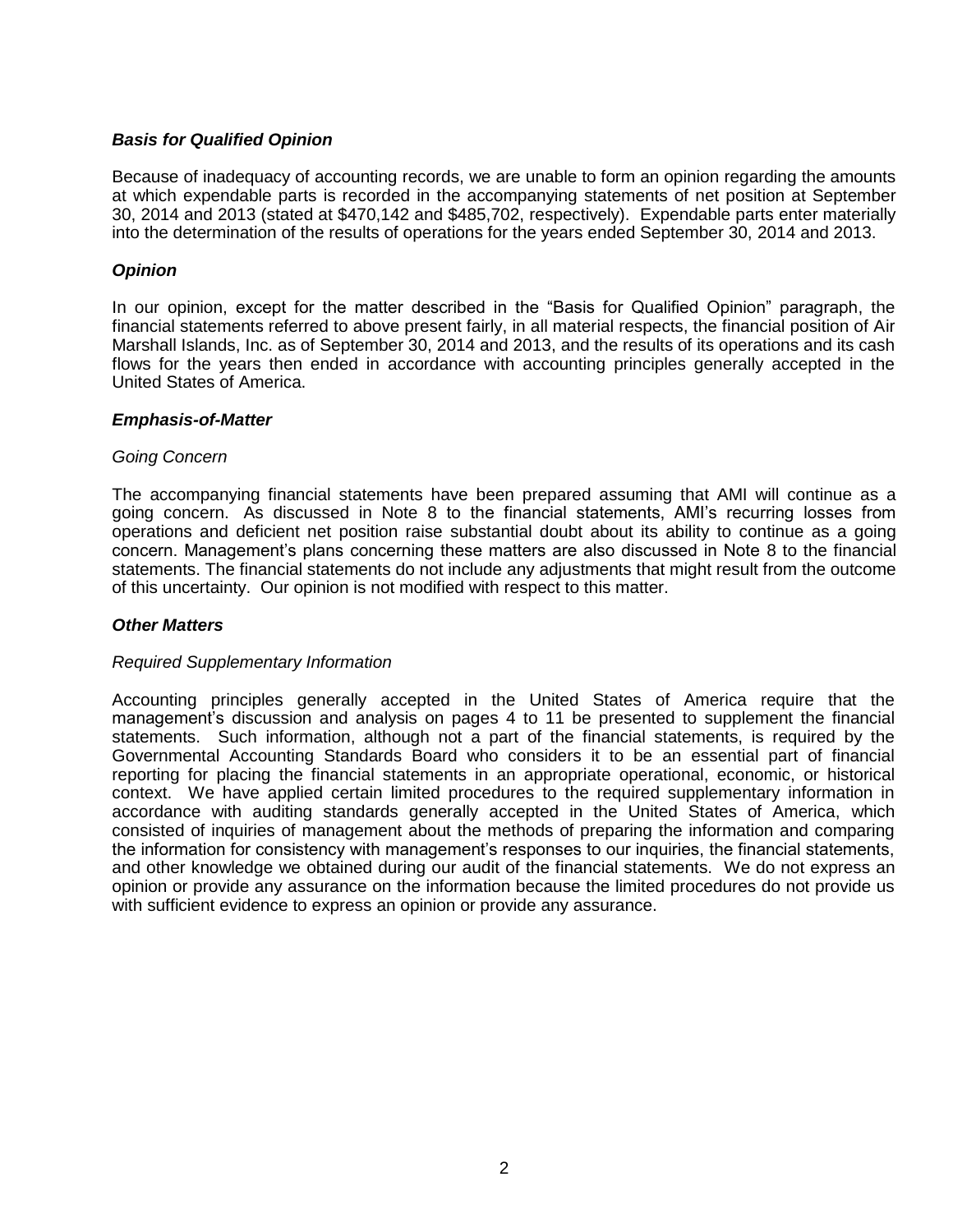### **Other Reporting Required by** *Government Auditing Standards*

In accordance with *Government Auditing Standards*, we have also issued our report dated July 10, 2015, on our consideration of AMI's internal control over financial reporting and on our tests of its compliance with certain provisions of laws, regulations, contracts, and grant agreements and other matters. The purpose of that report is to describe the scope of our testing of internal control over financial reporting and compliance and the results of that testing, and not to provide an opinion on internal control over financing reporting or on compliance. That report is an integral part of an audit performed in accordance with *Government Auditing Standards* in considering AMI's internal control over financial reporting and compliance.

lotte Hardell

July 10, 2015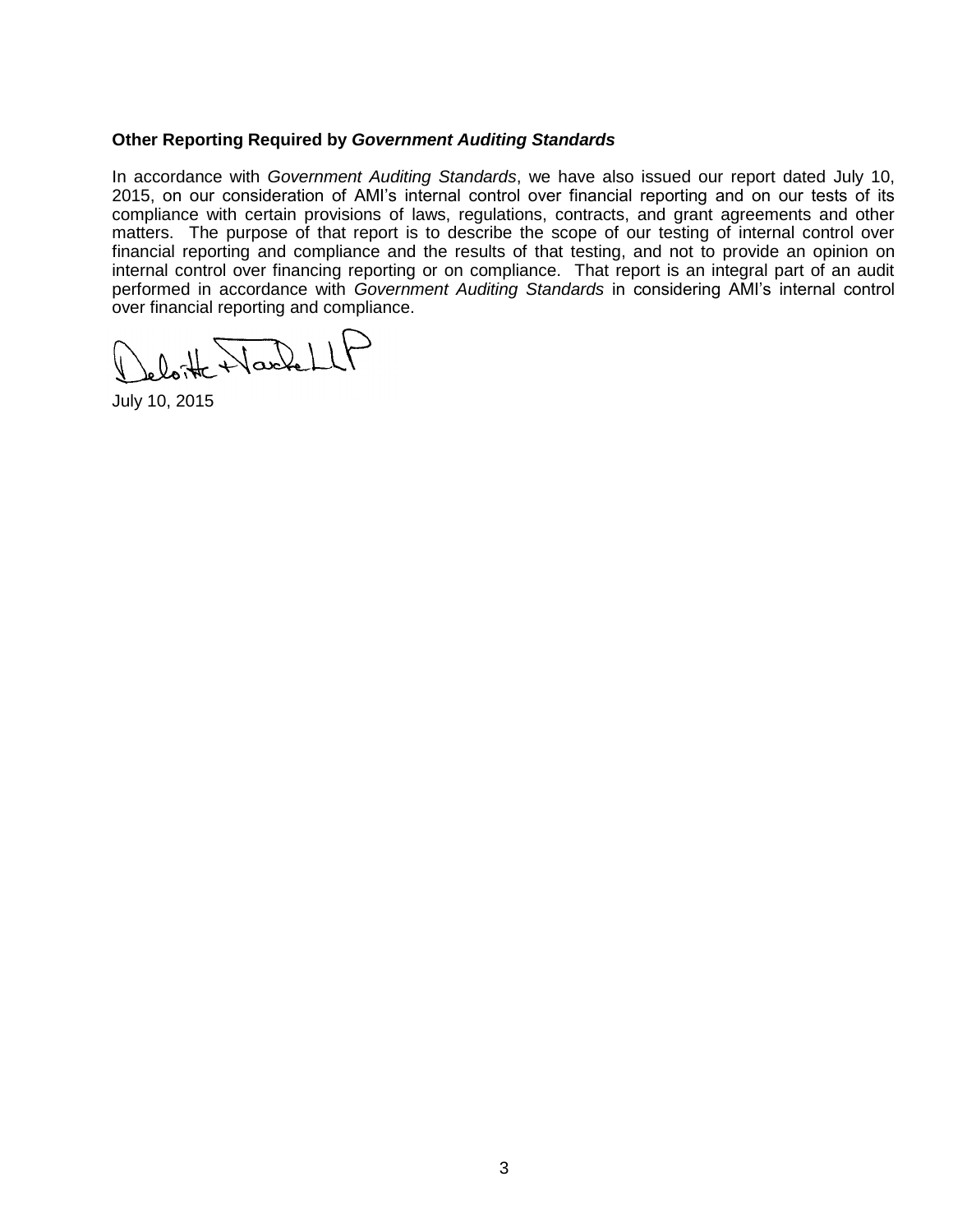#### Management's Discussion and Analysis Years Ended September 30, 2014 and 2013

#### **OVERVIEW**

Presented herewith is Management's Discussion and Analysis (MD&A) of Air Marshall Islands (AMI), which presents the Company's financial performance for the financial year ended  $30<sup>th</sup>$  September 2014, to be read along with our financial statements and the accompanying notes to our financial statements in this report.

### **FINANCIAL HIGHLIGHTS**

For the year ended September 30, 2014, AMI recorded an increase in net deficiency of \$214,400 due mainly to significant losses in operating revenues and non-operating revenues, as opposed to 2013 and 2012, which had significant positive increases in operating and non-operating revenues.

The Company continued to face operational difficulties and great challenges as it continued to experience frequent Aircraft-On-Ground (AOG) of the Dornier and the Dash 8, which was due to lack of spare parts on shelves, lack of timely funding, and frequent interruption to the flight schedule as a result of the foregoing.

The bad conditions of the airports in the outer islands continued to contribute significantly also to the AOG of the Company's aircraft, and disruption of the schedule.

Operating loss increased from \$1.03 million in 2013 to \$1.23 million in 2014 resulting from loss of charter revenues that fell from \$697,767 in 2013 to \$393,211 in 2014, and from decrease in the government direct subsidy that fell from \$1.18 million in 2013 to \$0.89 million in 2014.

Total operating expenses decreased by \$61,482 from \$3.39 million in 2013 to \$3.33 million in 2014. The corresponding decrease in total operating revenues during the same period of \$219,806 from \$2.36 million in 2013 to \$2.10 million in 2014 was bigger thus nullifying the positive impact from the net decrease in total operating expenses.

Net deficiency caused total liabilities to exceed total assets by \$1.06 million in 2014 as compared to total liabilities that exceeded total assets by \$0.84 million in 2013.

#### **FINANCIAL ANALYSIS OF AMI**

The table below provides a summary of AMI's net financial position as of September 30, 2014, 2013 and 2012, which is indicating that total assets decreased while total liabilities increased in 2014 over 2013.

|                                                                                   | 2014                     | 2013                 | 2012                 |
|-----------------------------------------------------------------------------------|--------------------------|----------------------|----------------------|
| Assets:<br>Current and other assets<br>Capital assets and other noncurrent assets | \$1,101,249<br>6,478,160 | 739,861<br>6,936,827 | 646,946<br>5,195,590 |
| Total assets                                                                      | \$7,579,409              | \$7,676,688          | \$ 5,842,536         |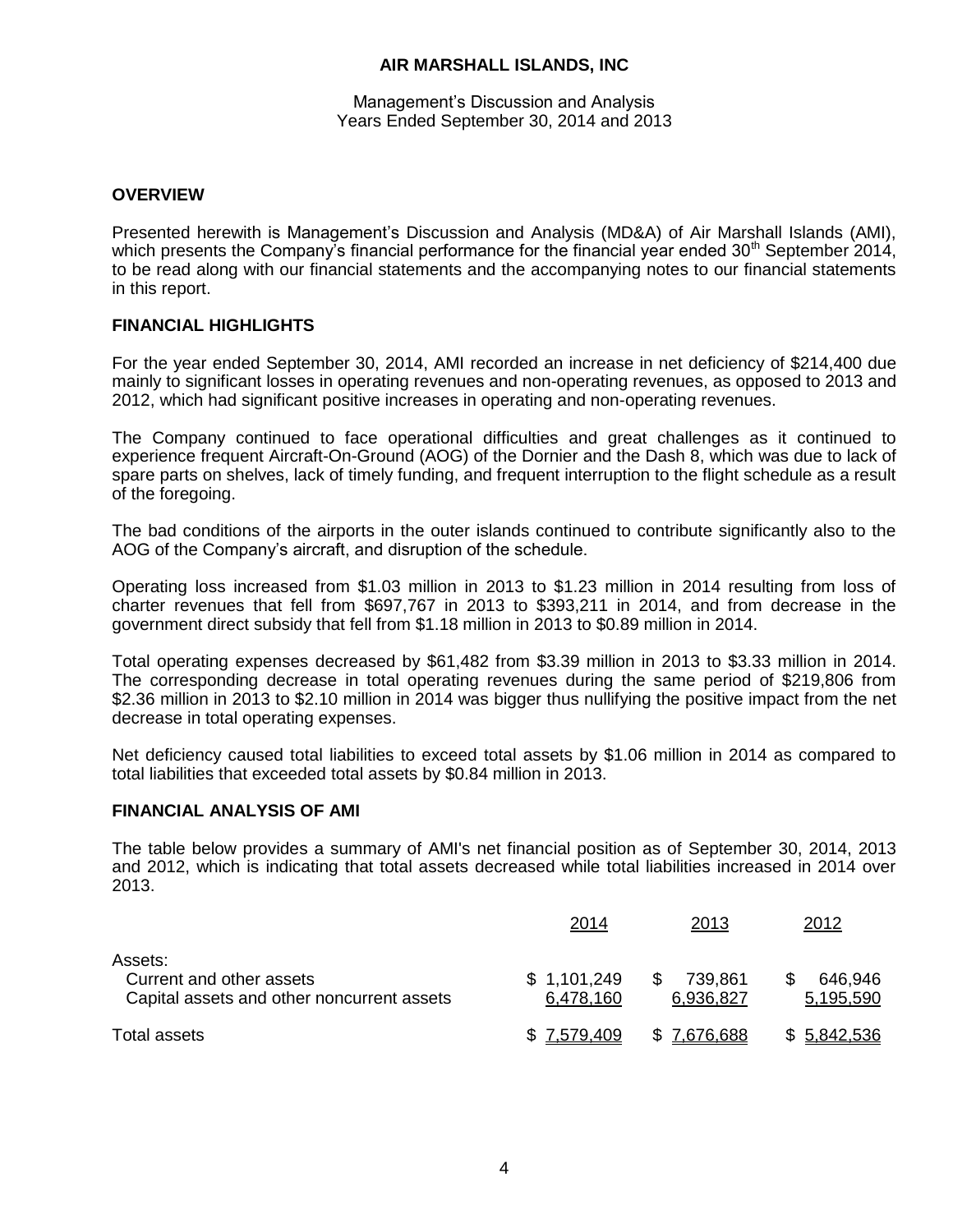#### Management's Discussion and Analysis Years Ended September 30, 2014 and 2013

|                                                                        | 2014                         | 2013                       | 2012                            |
|------------------------------------------------------------------------|------------------------------|----------------------------|---------------------------------|
| Liabilities:<br>Current and other liabilities<br>Long-term obligations | \$<br>6,021,134<br>2,613,475 | \$5,780,147<br>2,737,341   | \$6,587,643<br>237,341          |
| <b>Total liabilities</b>                                               | 8,634,609                    | 8,517,488                  | 6,824,984                       |
| Net position:<br>Net investment in capital assets<br>Unrestricted      | 6,478,160<br>(7,533,360)     | 6,936,827<br>(7, 777, 627) | 5,195,590<br><u>(6,178,038)</u> |
| Total net position                                                     | (1,055,200)                  | (840, 800)                 | (982,448)                       |
|                                                                        | 7,579,409                    | 7,676,688<br>S             | S<br>5,842,536                  |

Total net position for the last three years indicates that the Company has been spending more than it has been generating as revenues to finance its operations. The importance of AMI's service in the delivery of essential public services to the Marshallese people and communities residing on the outer islands is made possible through continued RMI government support.

Total liabilities of the Company continued to rise due to increase in accounts payable and other accrued liabilities in 2014 as compared to 2013.

In 2014, the situation became exacerbated, or more precarious, when both the Dornier and the Dash 8 continued to experience frequent AOG due to bad airports in the outer islands, and lack of spare parts on shelves. This continued to hamper a steady flying schedule, thus continuing to prevent AMI from earning consistent income, or operating revenues (cash flows) that are very much needed to finance AMI's ongoing operations themselves.

During 2014, the RMI government, through the Cabinet, provided AMI subsidies and capital contributions for the following purposes below:

|                            | Amount       | Date     |
|----------------------------|--------------|----------|
| <b>For Subsidy:</b>        |              |          |
| 1. D-Check Dash 8          | \$<br>20,000 | 10/08/13 |
| Subsidy<br>2.              | 48,131       | 10/29/12 |
| MISSA arrear payment<br>3. | 75,000       | 10/29/13 |
| MIDB loan payment<br>4.    | 191,092      | 10/31/13 |
| MISSA arrear payment<br>5. | 75,000       | 01/17/14 |
| Subsidy<br>6.              | 99,200       | 04/11/14 |
| MISSA arrear payment<br>7. | 75,000       | 04/17/14 |
| Subsidy<br>8.              | 10,000       | 05/29/14 |
| Subsidy<br>9.              | 10,000       | 06/02/14 |
| 10. MISSA arrear payment   | 75,000       | 07/16/14 |
| 11. Subsidy                | 209,478      | 09/11/14 |
|                            | 887,901      |          |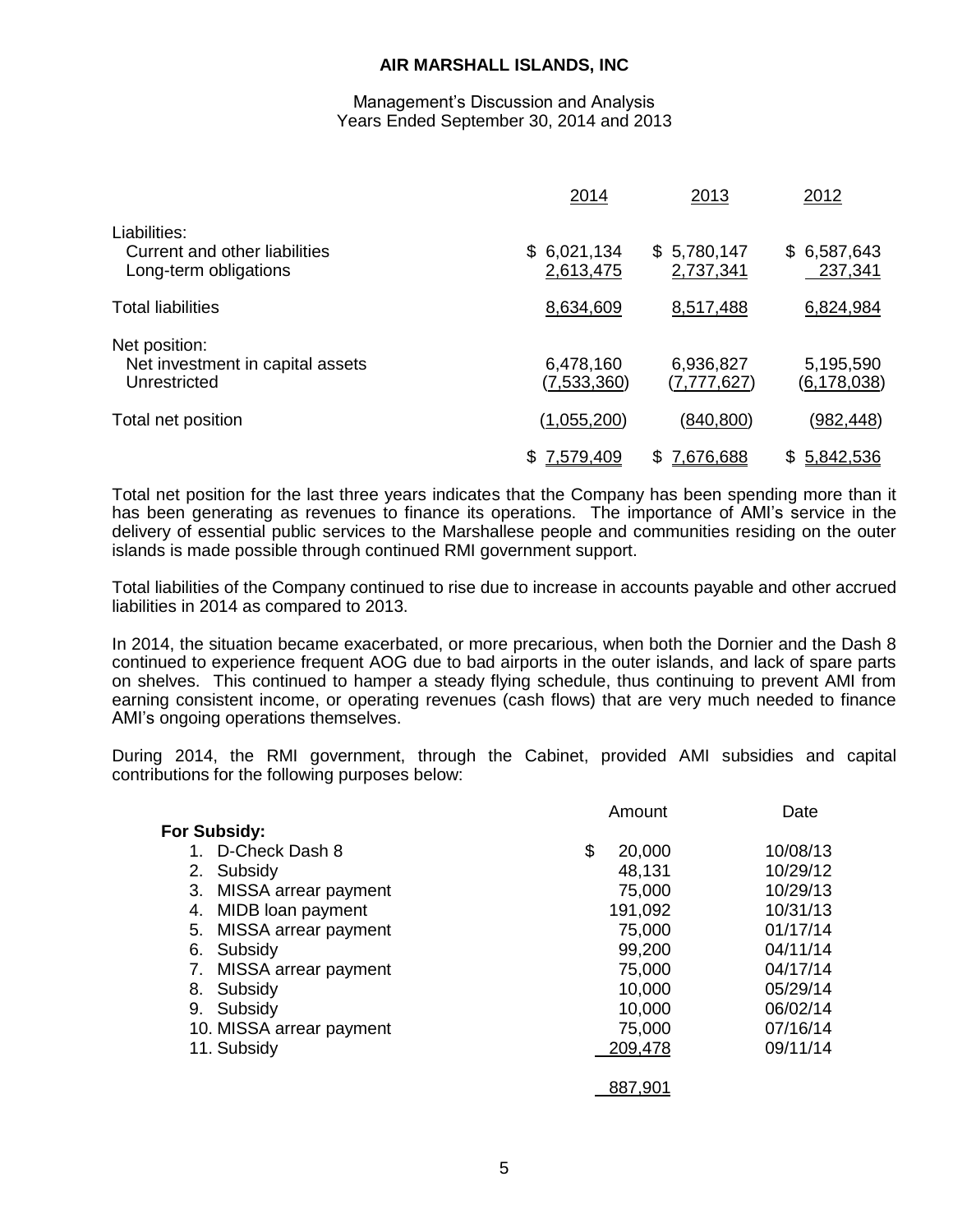Management's Discussion and Analysis Years Ended September 30, 2014 and 2013

#### **For Capital Contributions:**

| 1. Engine repairs (Sigma)<br>2. Aircraft parts<br>3. Security deposit (D228) | 86,522<br>25,150<br>200,000 | 08/07/14<br>05/22/14<br>09/02/14 |
|------------------------------------------------------------------------------|-----------------------------|----------------------------------|
|                                                                              | 311,762                     |                                  |
| <b>Grand Total</b>                                                           | \$1,199,573                 |                                  |

As indicated above, the RMI government provided a total operational subsidy allocation of \$887,901 for AMI to meet some of its ongoing major financial obligations such as AMI's arrears to the Marshall Islands Social Security Administration (MISSA) in the annual amount of \$300,000, AMI's debt service obligations to the Marshall Islands Development Bank (MIDB) of \$191,092, and others (\$396,809) in 2014.

The MISSA payment is part of the \$1.4 million court judgment owed by AMI to MISSA for past due employer and employee contributions to the social security program and, as agreed to in 2013 between MISSA, the RMI government, and AMI, the RMI government is to allocate and to provide \$300,000 on an annual basis (or \$75,000 per quarter) as a direct payment to MISSA on behalf of AMI, until the arrears are paid in full.

The Dash 8 has not been making money due to low utilization (averaging less than 25 percent per year since arrival back from Australia) resulting from the lack of an MEL (Minimum Equipment List) and the lack of spare parts on shelves due to lack of money, and resulting from the impact of bad outer island airport runways, which continue to cause breakdown of the aircraft and thus effectively preventing it from generating the income it needs in order to pay off its own loan, and help support operations.

The RMI government commenced paying off the MIDB loan on behalf of AMI in 2014 with the understanding that as soon as things get better for the Company, the Company will then start making payments towards the loan. Alternatively, the Company may have to sell the Dash 8, with RMI government approval, in order to pay off the MIDB loan, and to create adequate MEL for the Dornier.

Presented herewith are AMI's Summary Statements of Revenues, Expenses and Changes in Net Position for the years ended September 30, 2014, 2013 and 2012:

|                         | 2014        | 2013           | 2012          |
|-------------------------|-------------|----------------|---------------|
| Revenues:               |             |                |               |
| Net operating revenues  | \$2,099,660 | \$2,361,115    | \$1,878,419   |
| Non-operating revenues  | 887,901     | 1,177,040      | 772,872       |
| Capital contributions   | 311,672     | 76,767         | 1,495,598     |
| <b>Total revenues</b>   | 3,299,233   | 3,614,922      | 4,146,889     |
| Expenses:               |             |                |               |
| Operating expenses      | 3,332,754   | 3,394,236      | 3,262,228     |
| Non-operating expenses  | 180,879     | 79,038         | 91,890        |
| Total expenses          | 3,513,633   | 3,473,274      | 3,354,118     |
| Change in net position: | \$(214.400) | <u>141.648</u> | \$<br>792.771 |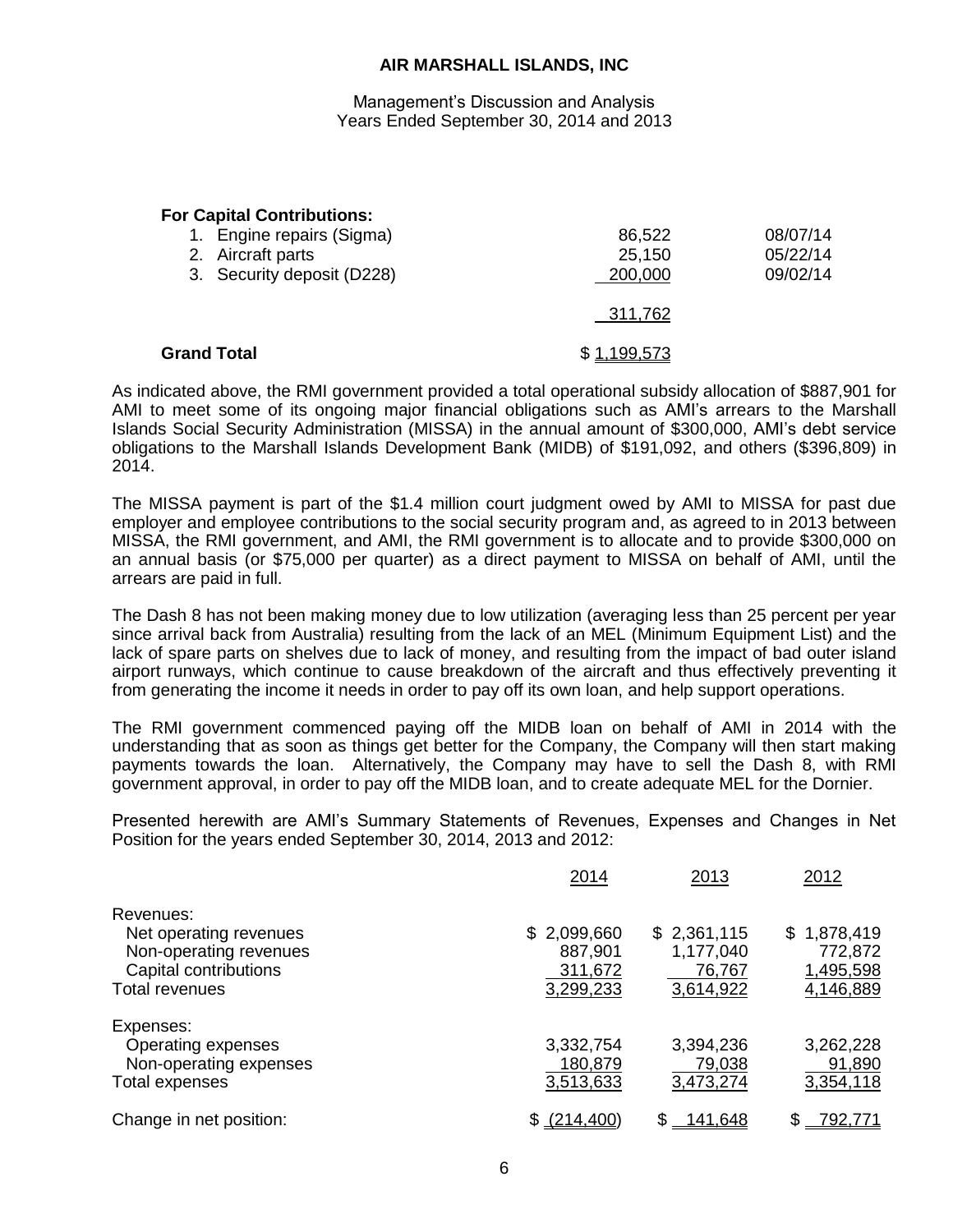Management's Discussion and Analysis Years Ended September 30, 2014 and 2013

The above identifies the various revenue and expense items that contributed to AMI's change in net position.

The change in net position is the snapshot of the Company's financial situation in those years. Therefore, if it goes up, the situation is good, or it is not so good if it goes down.

While operating expenses during 2014 decreased from \$3.39 million to \$3.33 million in 2013, the net operating revenues, or income from services offered by the Company itself, also decreased, and this was due to the decrease in charter income of \$304,556 from \$697,767 in 2013 to \$393,211 in 2014. The increase in charter income in 2013 compared with 2012 was due to the drought situation experienced by the Marshall Islands, which brought business to AMI. The decrease in total revenues in 2014 compared to 2013 was also due, in part, to a decrease in RMI government subsidies and capital contributions of \$54,234, which fell from \$1.25 million in 2013 to \$1.20 million in 2014.

As discussed above, the need (or demand) for charter services in 2014 fell by about 50% as compared to 2013, which played a significant role in the fall in the Company's net position in 2014. Coupled with the increase in current and other liabilities of \$240,987 due to insufficient cash flows, increasing from \$5.78 million in 2013 to \$6.02 million in 2014, such indicates a precarious and/or a "sort of insolvency" situation in the making.



The graph below shows the main components of AMI's operating revenues from 2012 through to 2014.

AMI's total operating revenues, as indicated above, have generally been on an up-and-down trend, with revenues from passengers, or from selling of air-tickets, was the largest source which continued to rise since 2012 due to increase passenger travel.

Charter is the second largest and it jumped almost 100 percent in 2013 simply because of the drought during the year which triggered the need for more charter flights.

Cargo revenue, although it went up slightly in 2013 as compared to 2012, it fell back again in 2014 indicating a consistent trend over the years.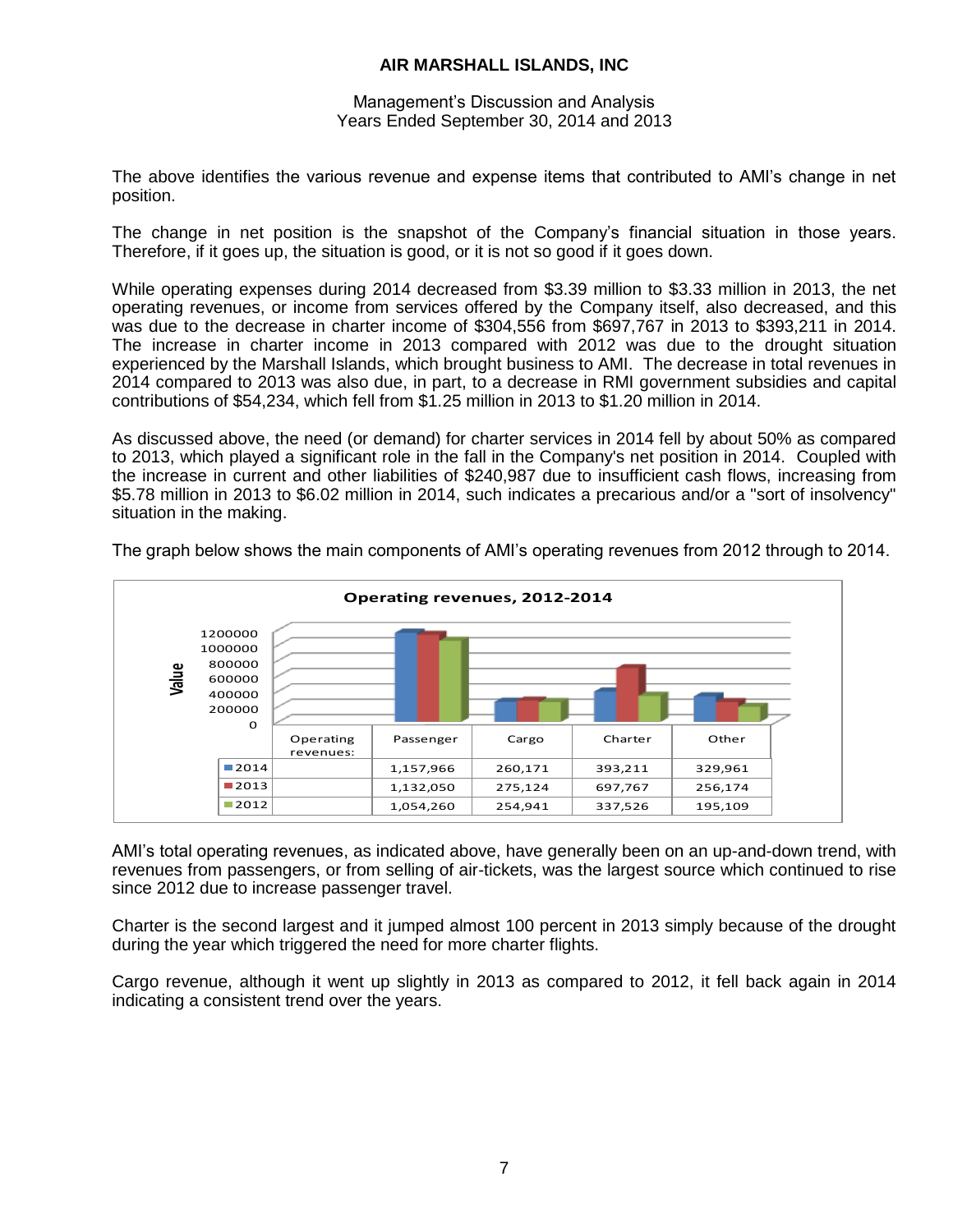Management's Discussion and Analysis Years Ended September 30, 2014 and 2013



The above pie chart shows the distribution of each operating revenue source as a percentage of total operating revenues in which passenger was 54%, charter 18%, cargo/freight 12%, and others 16%.



The above diagram shows AMI's individual operating expense categories with flight operations being the largest expense followed by general and administrative, depreciation and amortization, maintenance, and promotion and sales during the 2012 to 2014 period.

In 2013, when business was relatively good as compared to both 2014 and 2012, operating costs were also relatively high in 2013 (\$3.39 million) as opposed to 2014 (\$3.33 million) and 2012 (\$3.26 million), respectively.

In 2014, the expense component which contributed to the increase in operating expenses was again in depreciation and amortization, indicating the Company's increasing indebtedness and aging capital assets.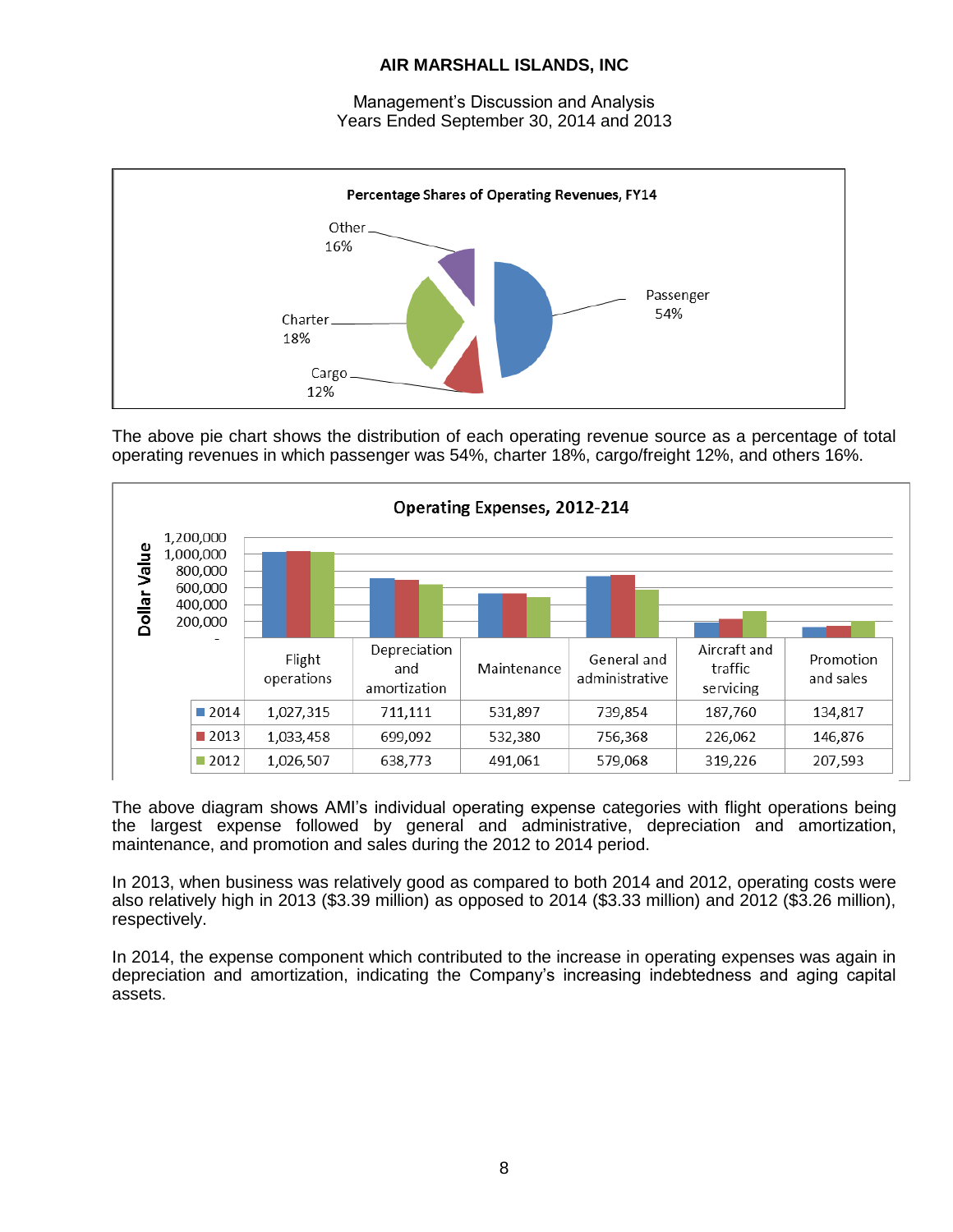Management's Discussion and Analysis Years Ended September 30, 2014 and 2013



The above pie chart shows major component percentage shares of AMI's total operating expenses in 2014, indicating flight operations with the largest share of 31%, followed by general and administrative of 22%; depreciation and amortization of 21%; maintenance of 16%; aircraft and traffic servicing of 6%; and promotion and sales of 4%, which were almost identical to the 2013 percentage distribution.

Fuel is an expense that comes under flight operations and, being the second largest cost after personnel, is therefore the reason flight operations represents the largest share of AMI's operating expenses.

### **CAPITAL ASSETS AND DEBT**

AMI's net capital assets for 2014 decreased by about 7% or \$458,667 resulting from no major capital investment such as acquisition of additional capital assets and capital improvements as compared to 2013 when AMI's net capital assets value increased by \$1,741,237 (or 34%) due to the overhaul and Dcheck performed on the Dash 8, which upgraded the condition of the aircraft.

Every year, AMI has spent on average \$200,000 on rotable spare parts for its two aircraft, although this could be way more depending on the need. In 2014, the Company spent \$206,564, which was less than the \$222,444 spent on the same during 2013.

Kindly refer to note 5 to the accompanying financial statements in the report for more information on AMI's capital assets.

In May 2013, AMI incurred substantial long-term debt when the Company obtained a \$2.5 million loan from MIDB to pay down the remaining cost of the Dash 8 D-check in Cairns Australia. The Dash 8 is the loan's collateral although the government has started making payment of \$191,092 in 2014. Kindly refer to note 6 to the accompanying financial statements in the report for more information on AMI's long-term debt.

### **CASH FLOW**

AMI's cash receipts from customers in 2014 were \$2,090,063 compared with \$2,179,565 in 2013. In 2014, the Company turned around and paid \$1,396,612 to vendors for goods and services and \$1,018,254 to employees for services, leaving an operating cash deficit of \$324,803, which was less than the operating cash deficit in 2013 of \$537,174. However, with operating subsidies from the RMI government in 2014 and 2013 of \$887,901 and \$1,177,040, respectively, AMI managed to continue business operations.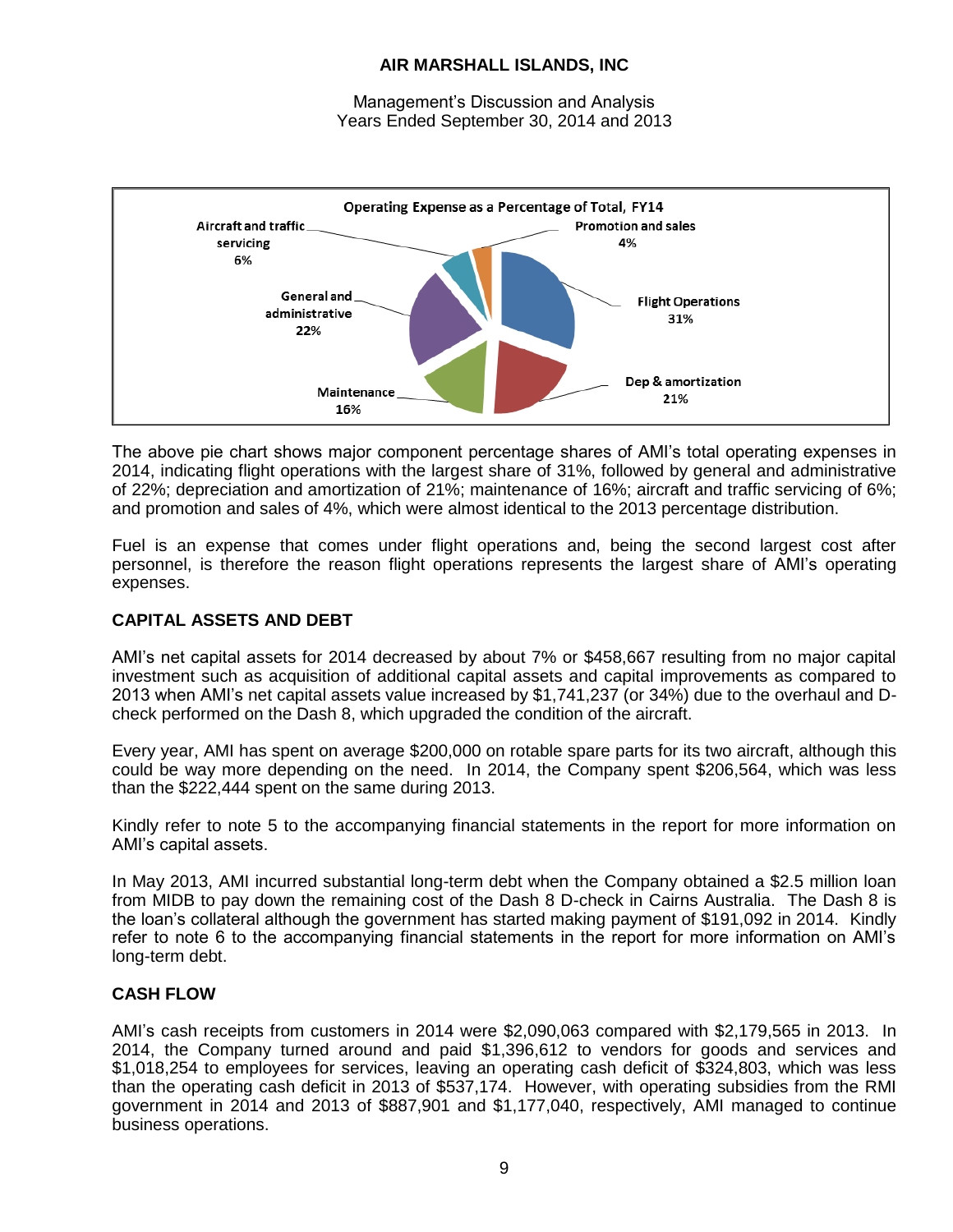Management's Discussion and Analysis Years Ended September 30, 2014 and 2013

### **CURRENT ECONOMIC OUTLOOK**

Being a small open and highly susceptible economy to world events, coupled with being highly dependent on funding from the U.S. Government through the Compact and federal funding, which represents up to 60% or more of annual government budget of \$150 million, and which is almost on a same bar with the nominal GDP, the Marshall Islands will continue to be exposed to external shocks, economic calamities, and risks. With the 2008 and 2009 global energy crisis that sent ripple effects throughout the world economy, the Marshall Islands continues to experience high costs as the cost of fuel and everything else has skyrocketed to new unprecedented heights and, as a result, has had a continued adverse impact on the local economy.

Prior to the energy crisis, cost of jet fuel used to be around \$2 a gallon; however, today it is close to \$5 a gallon, and with today's situation around the globe coupled with the demand for the fuel, the world price for fuel does not appear to be returning to the pre-crisis levels. Therefore, the increase in fuel costs since the crisis has effectively increased the cost of operations for the Company by at least 15% per year.

With operating losses of \$1.23 million and \$1.03 million in 2014 and 2013, respectively, the annual subsidies and contributions from the central government to sustain the service and help keep the airline afloat will continue to be very important for the Company, both in the short-term and medium-term. Furthermore, with an aging Dornier 228 and Dash 8 aircraft, which were built more than 20 years ago, coupled with the need for better airport runways and adequate MEL, etc., the need for serious action on such will be more important than ever before.

### **ROLE OF BOARD AND MANAGEMNET**

AMI management and Board can only do so much in terms of streamlining operations and reining in costs and improving performance, but this will not create a much visible change on operations if the following challenges and predicaments to the airline continue to exist:

- 1. Deteriorated and dilapidated airport runways and ramps in the outer islands that continue to cause great and costly damage to the aircraft;
- 2. Insufficient MEL for the aircraft; and
- 3. Deteriorating hangar at the Majuro airport, which is urgently needed to house everyone under one roof in order to increase efficiency and economy throughout the Company, and which because the offices are so spread out as the Main Office is in Uliga while Maintenance and Spare Parts departments are at the hangar and Flight Operations and Traffic at the main terminal, hindering efficient communication and timely response to problems between departments whenever they occur.

Management's Discussion and Analysis for the year ended September 30, 2013 is set forth in AMI's report on the audit of financial statements, which is dated July 17, 2014. That Discussion and Analysis explains the major factors impacting the 2013 financial statements and can be obtained from the Company's General Manager at the address below.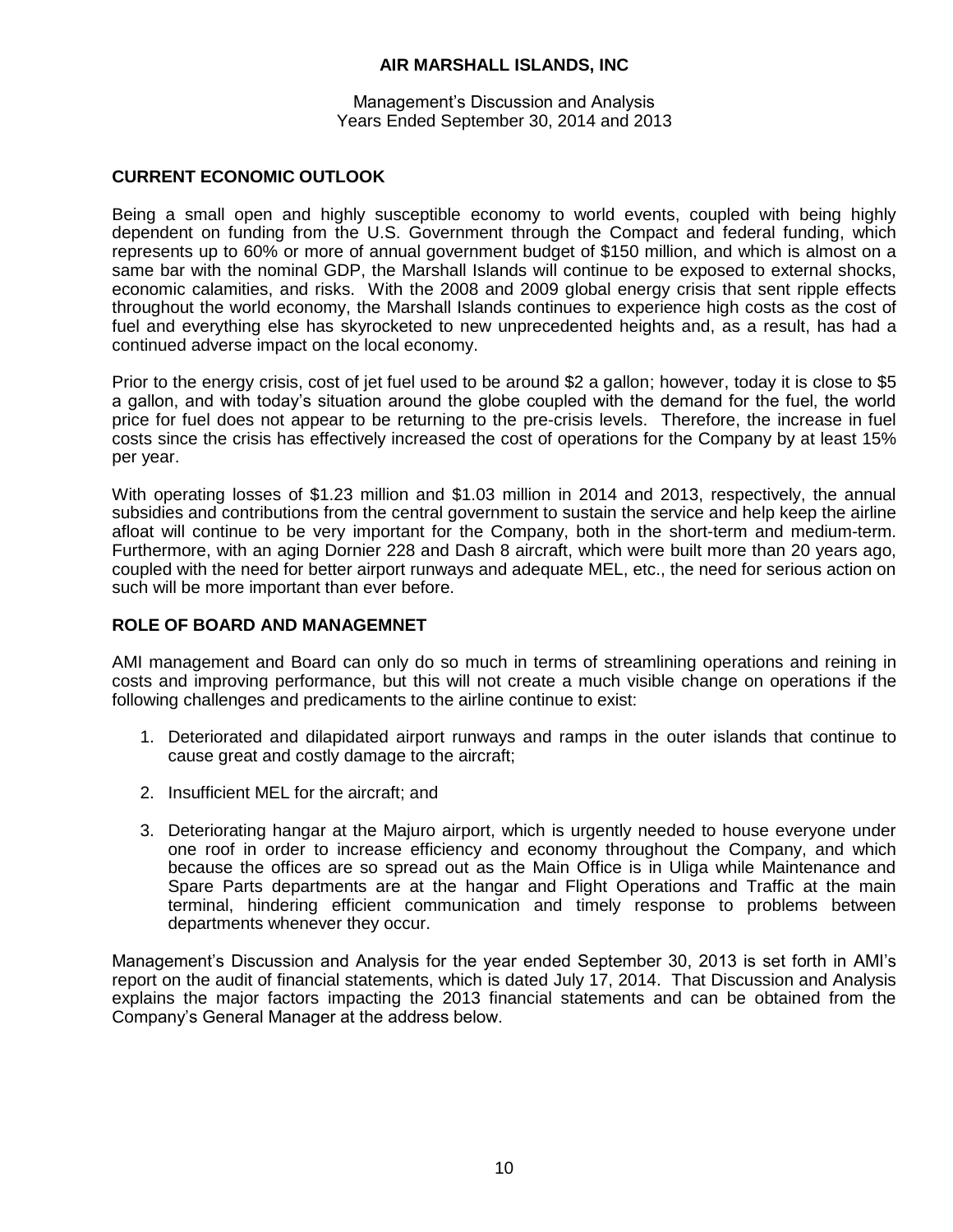Management's Discussion and Analysis Years Ended September 30, 2014 and 2013

### **WAY FORWARD AND FUTURE SUSTAINABILITY**

In the 2013 report, AMI informed about a new strategic Business Plan (BP) which was developed by the Company to be used as a compass to chart the Company's future operating course.

In short, the BP's mission statement is two-fold:

- First, we want to transform AMI into a modern and efficient airline that provides a domestic air service that is safe, reliable, and commercially viable for the benefit of the travelling public and in support of industries such as tourism that rely on air service for their success; and
- Second, we want to transform AMI into once again a financially viable national airline that is capable of taking part in the regional and in the international air service.

In order to achieve the above, the BP's *6 Rs* or six goals, must be implemented and these goals are:

*Goal 1: AMI must begin to "Rebuild" its financial base; Goal 2: AMI must begin to "Reverse" its loss making"; Goal 3: AMI must begin to "Restore" its service reliability; Goal 4: AMI must begin to "Renew" its operation; Goal 5: AMI must begin to "Restrict" its reliance on state subsidy; and Goal 6: AMI must continue to beat the drum for the government to begin "Repair" of outer island airstrips.* 

We strongly believe that implementation of these six goals through adequate support of the Cabinet and the Board would enable AMI, in spite of all abovementioned challenges, to achieve each individual goal, or all of them at once.

Therefore, achievement of success will depend very much on an unabated and continuous government support to the national airline (AMI) over the next few years.

### **ADDITIONAL FINANCIAL AND OTHER INFORMATION**

This MD&A was designed to provide AMI's customers and other stakeholders with an overview of the company's operations and financial condition as at 30<sup>th</sup> September 2014, and its vision for future sustainability. Should the readers have questions regarding the information provided in this report, or wish to request for additional financial information, kindly contact the AMI's General Manager & CEO at P.O. Box 1319, Majuro, Marshall Islands, MH 96960; Telephone (692) 625-3731; Fax (692) 625-3730; Email Address: [gm.airmarshallislands@gmail.com](mailto:gm.airmarshallislands@gmail.com)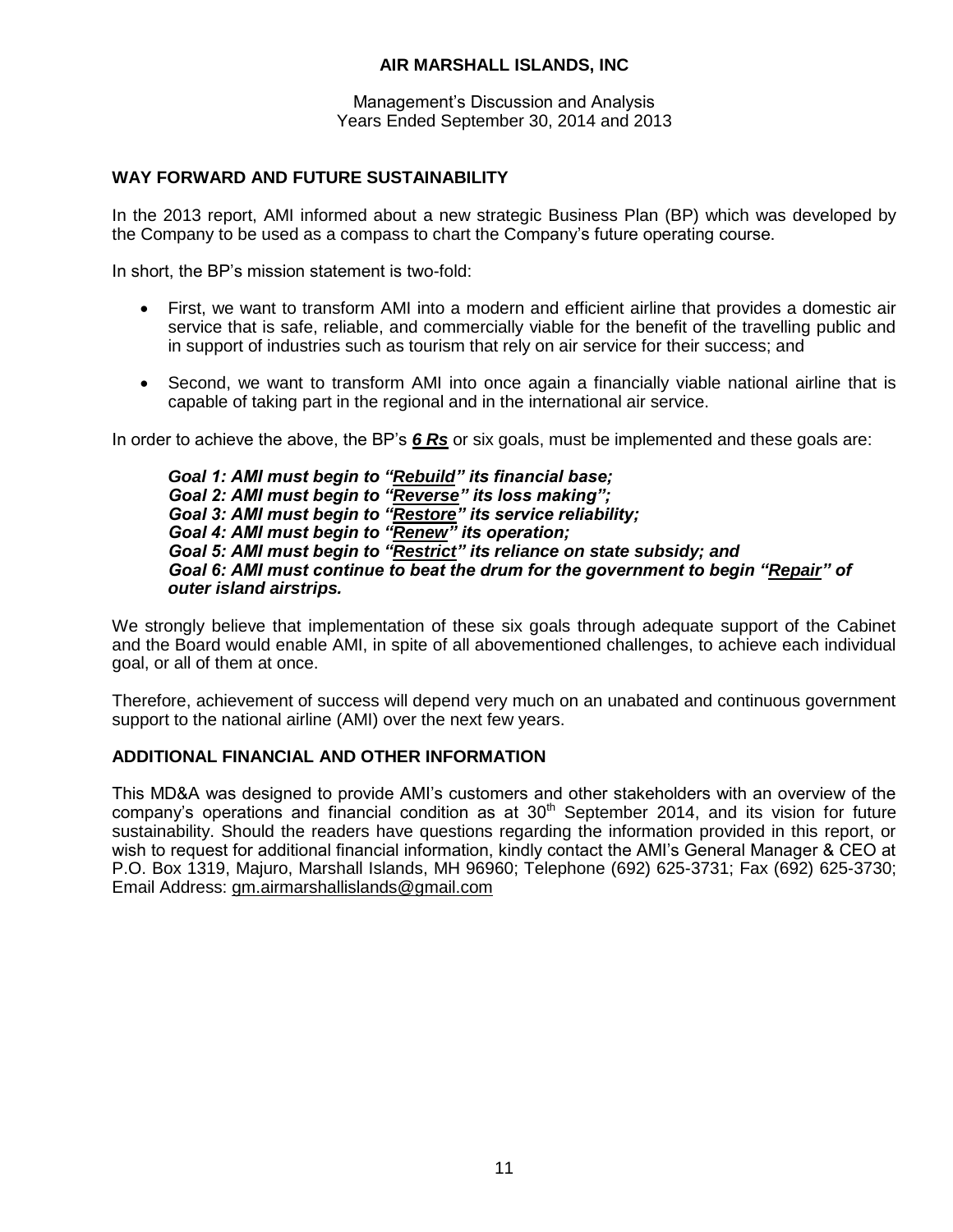# Statements of Net Position September 30, 2014 and 2013

| <b>ASSETS</b>                                                    | 2014            | 2013            |
|------------------------------------------------------------------|-----------------|-----------------|
| Current assets:                                                  |                 |                 |
| Cash                                                             | \$<br>102,750   | \$<br>113,882   |
| Receivables:                                                     |                 |                 |
| Trade                                                            | 457,724         | 367,756         |
| Employees                                                        | 187,750         | 217,006         |
| <b>Affiliates</b>                                                | 63,410          | 105,967         |
|                                                                  | 708,884         | 690,729         |
| Less allowance for doubtful receivables                          | (642, 474)      | (600,825)       |
| Receivables, net                                                 | 66,410          | 89,904          |
| Expendable parts (net of allowance for obsolescence of \$177,789 |                 |                 |
| at September 30, 2014 and 2013)                                  | 470,142         | 485,702         |
| Prepaid expenses and deposits                                    | 41,406          | 50,373          |
| Total current assets                                             | 680,708         | 739,861         |
| Capital assets:                                                  |                 |                 |
| Capital assets, net of accumulated depreciation                  | 6,478,160       | 6,936,827       |
| Other noncurrent assets                                          | 420,541         |                 |
|                                                                  | 6,898,701       | 6,936,827       |
|                                                                  | \$7,579,409     | \$<br>7,676,688 |
| <b>LIABILITIES AND NET POSITION</b>                              |                 |                 |
| <b>Current liabilities:</b>                                      |                 |                 |
| Current portion of long-term debt                                | 1,132,367       | \$<br>755,588   |
| Accounts payable                                                 | 453,281         | 214,796         |
| Social security taxes payable                                    | 1,233,118       | 1,358,051       |
| Withholding taxes payable                                        | 452,197         | 352,785         |
| Air traffic liability                                            | 72,964          | 106,055         |
| Accrued expenses                                                 | 300,279         | 200,350         |
| Payable to affiliates                                            | 392,405         | 431,220         |
| Advances from RepMar                                             | 3,116,890       | 3,116,890       |
| <b>Total current liabilities</b>                                 | 7,153,501       | 6,535,735       |
| Long-term debt, net of current portion                           | 1,481,108       | 1,981,753       |
| <b>Total liabilities</b>                                         | 8,634,609       | 8,517,488       |
| Commitments and contingencies                                    |                 |                 |
| Net position:                                                    |                 |                 |
| Net investment in capital assets                                 | 6,478,160       | 6,936,827       |
| Deficiency                                                       | (7, 533, 360)   | (7, 777, 627)   |
| Total net position                                               | (1,055,200)     | (840, 800)      |
|                                                                  | 7,579,409<br>\$ | \$<br>7,676,688 |

See accompanying notes to financial statements.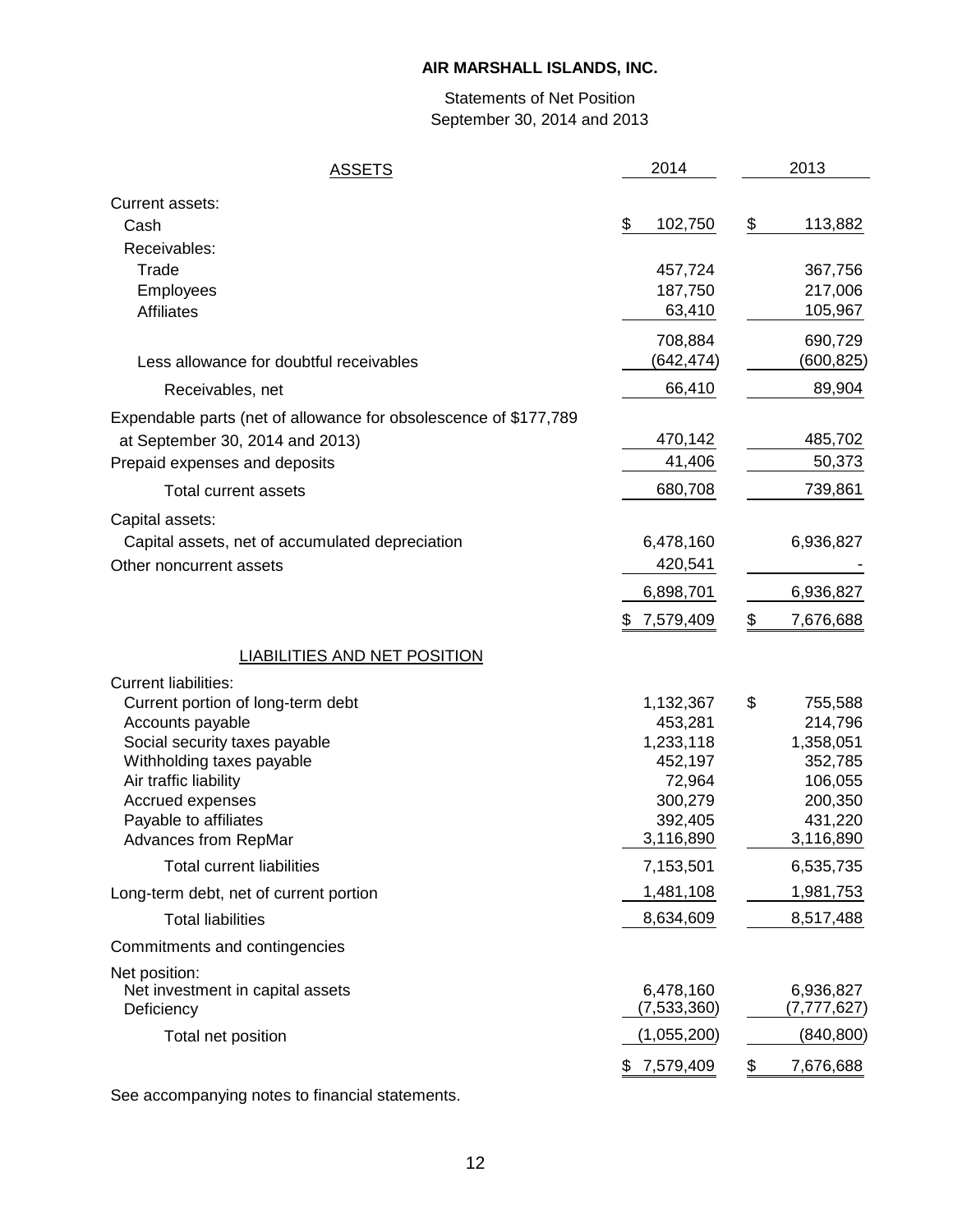# Statements of Revenues, Expenses and Changes in Net Position Years Ended September 30, 2014 and 2013

|                                                                                                                                                                                        | 2014                                                             | 2013                                                             |
|----------------------------------------------------------------------------------------------------------------------------------------------------------------------------------------|------------------------------------------------------------------|------------------------------------------------------------------|
| Operating revenues:<br>Passenger<br>Cargo<br>Charter<br>Other                                                                                                                          | \$<br>1,157,966<br>260,171<br>393,211<br>329,961                 | \$<br>1,132,050<br>275,124<br>697,767<br>256,174                 |
| Total operating revenues                                                                                                                                                               | 2,141,309                                                        | 2,361,115                                                        |
| Bad debt expense                                                                                                                                                                       | (41, 649)                                                        |                                                                  |
| Total net operating revenues                                                                                                                                                           | 2,099,660                                                        | 2,361,115                                                        |
| Operating expenses:<br><b>Flight operations</b><br>Depreciation and amortization<br>Maintenance<br>General and administrative<br>Aircraft and traffic servicing<br>Promotion and sales | 1,027,315<br>711,111<br>531,897<br>739,854<br>187,760<br>134,817 | 1,033,458<br>699,092<br>532,380<br>756,368<br>226,062<br>146,876 |
| Total operating expenses                                                                                                                                                               | 3,332,754                                                        | 3,394,236                                                        |
| <b>Operating loss</b>                                                                                                                                                                  | (1,233,094)                                                      | (1,033,121)                                                      |
| Nonoperating revenues (expenses):<br>RepMar subsidy<br>Interest expense                                                                                                                | 887,901<br>(180,879)                                             | 1,177,040<br>(79, 038)                                           |
| Total nonoperating revenues (expenses), net                                                                                                                                            | 707,022                                                          | 1,098,002                                                        |
| Capital contributions from RepMar                                                                                                                                                      | 311,672                                                          | 76,767                                                           |
| Change in net position                                                                                                                                                                 | (214, 400)                                                       | 141,648                                                          |
| Net position at beginning of year                                                                                                                                                      | (840, 800)                                                       | (982, 448)                                                       |
| Net position at end of year                                                                                                                                                            | \$<br>(1,055,200)                                                | \$<br>(840, 800)                                                 |

See accompanying notes to financial statements.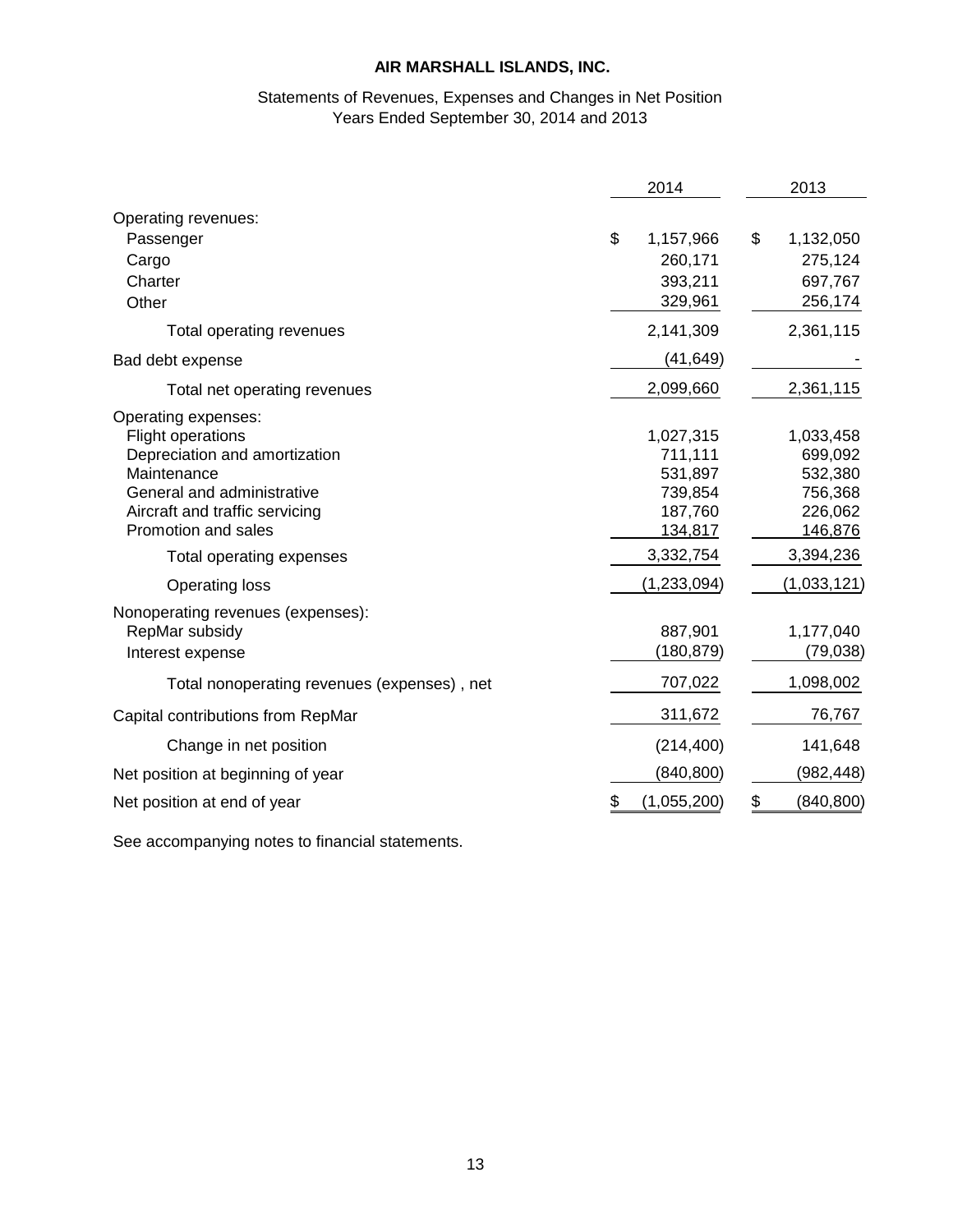### Statements of Cash Flows Years Ended September 30, 2014 and 2013

|                                                            | 2014                   | 2013                |
|------------------------------------------------------------|------------------------|---------------------|
| Cash flows from operating activities:                      |                        |                     |
| Cash received from customers                               | \$<br>2,090,063 \$     | 2,179,565           |
| Cash payments to suppliers for goods and services          | (1,396,612)            | (1,741,291)         |
| Cash payments to employees for services                    | (1,018,254)            | (975, 448)          |
| Net cash used for operating activities                     | (324, 803)             | (537, 174)          |
| Cash flows from noncapital financing activities:           |                        |                     |
| Operating subsidy received from RepMar                     | 887,901                | 1,177,040           |
| Cash flows from capital and related financing activities:  |                        |                     |
| Acquisition of property and equipment                      | (672, 985)             | (2,870,926)         |
| Capital subsidy received from RepMar                       | 311,672                | 76,767              |
| Proceeds from long-term debt                               |                        | 2,500,000           |
| Principal repayments of long-term debt                     | (123, 866)             | (230, 287)          |
| Interest paid                                              | (89,051)               | (6, 120)            |
| Net cash used for capital and related financing activities | (574, 230)             | (530, 566)          |
| Net change in cash                                         | (11, 132)              | 109,300             |
| Cash at beginning of year                                  | 113,882                | 4,582               |
| Cash at end of year                                        | \$<br>102,750 \$       | 113,882             |
| Reconciliation of operating loss to net cash used for      |                        |                     |
| operating activities:                                      |                        |                     |
| <b>Operating loss</b>                                      | \$<br>$(1,233,094)$ \$ | (1,033,121)         |
| Adjustments to reconcile operating loss to net cash        |                        |                     |
| used for operating activities:                             |                        |                     |
| Depreciation and amortization                              | 711,111                | 699,092             |
| Bad debt expense                                           | 41,649                 |                     |
| (Increase) decrease in assets:                             |                        |                     |
| Receivables:<br>Trade                                      |                        |                     |
| Employees                                                  | (89,968)<br>29,256     | (47, 260)<br>22,983 |
| <b>Affiliates</b>                                          | 42,557                 | (51, 503)           |
| Expendable parts                                           | 15,560                 | 12,960              |
| Prepaid expenses and deposits                              | 8,967                  | 79,205              |
| Increase (decrease) in liabilities:                        |                        |                     |
| Accounts payable                                           | 238,485                | (104, 287)          |
| Social security taxes payable                              | (124, 933)             | (53, 934)           |
| Withholding taxes payable                                  | 99,412                 | 77,632              |
| Air traffic liability                                      | (33,091)               | (105, 770)          |
| Accrued expenses                                           | 8,101                  | 7,139               |
| Payable to affiliates                                      | (38, 815)              | (40, 310)           |
| Net cash used for operating activities                     | \$<br>$(324, 803)$ \$  | (537, 174)          |

See accompanying notes to financial statements.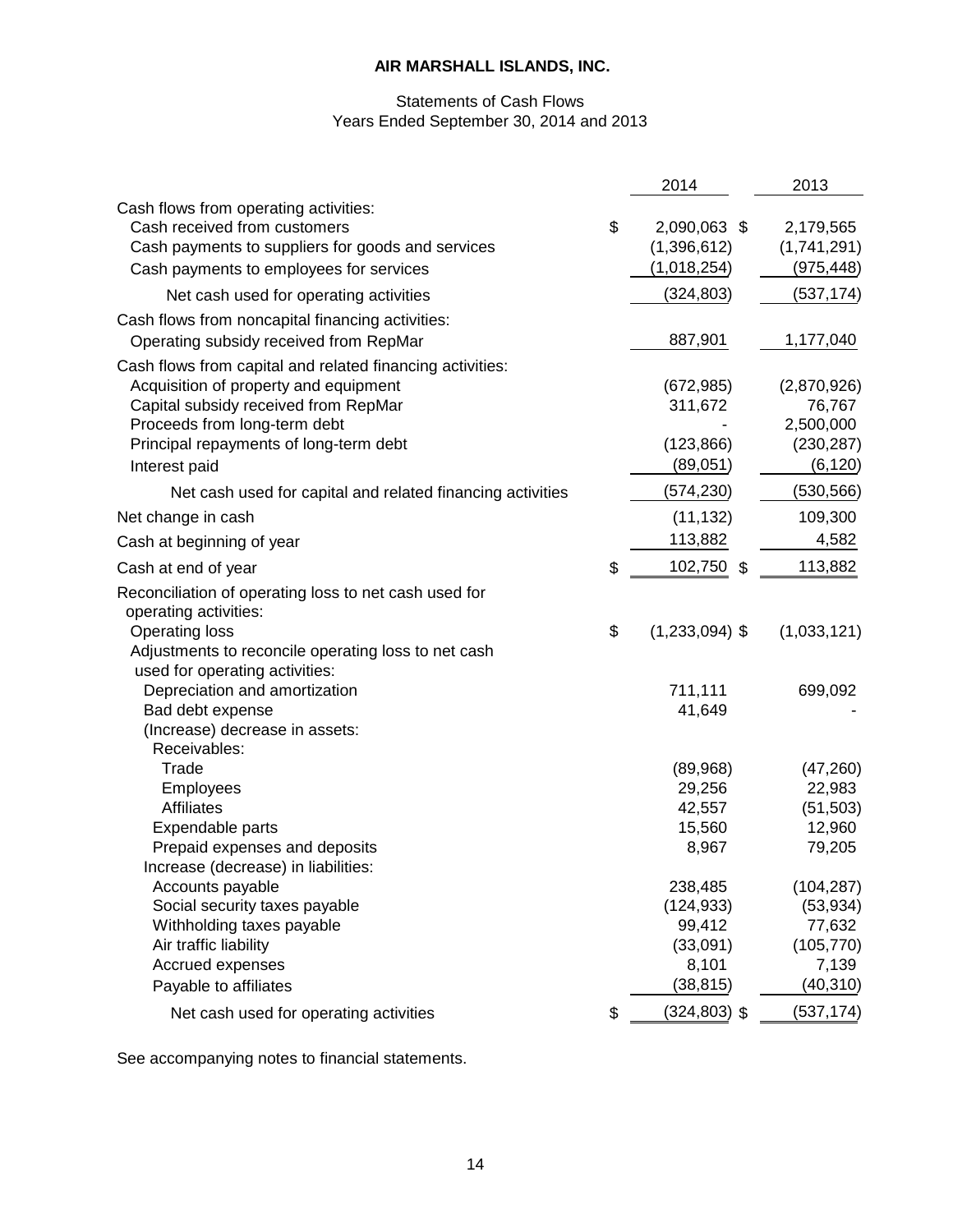Notes to Financial Statements September 30, 2014 and 2013

### (1) Organization

Air Marshall Islands, Inc. (AMI) was incorporated on October 12, 1989 to provide regular scheduled domestic and international passenger, charter and cargo service within and from the Marshall Islands. As of September 30, 2014, AMI operated a fleet of a single Dornier Do228 aircraft and a single de Havilland Canada Dash 8 (DHC-8) Series 100 aircraft. During AMI's initial operating year, the Government of the Republic of Marshall Islands (RepMar) contributed equity capital (including amounts resulting from the merger with Airline of the Marshall Islands, Inc.) amounting to \$1,284,722. AMI is governed by a seven-member Board of Directors appointed by the Cabinet of RepMar.

AMI's financial statements are incorporated into the financial statements of RepMar as a component unit.

### (2) Summary of Significant Accounting Policies

The accounting policies of AMI conform to accounting principles generally accepted in the United States of America, as applicable to governmental entities, specifically proprietary funds.

GASB Statement No. 34, *Basic Financial Statements - and Management's Discussion and Analysis - for State and Local Governments*, which was subsequently amended by Statement No. 37, *Basic Financial Statements - and Management's Discussion and Analysis - for State and Local Governments: Omnibus*, and modified by Statement No. 38, *Certain Financial Statement Note Disclosures*, establish financial reporting standards for governmental entities which require that management's discussion and analysis of the financial activities be included with the basic financial statements and notes and modifies certain other financial statement disclosure requirements.

To conform to the requirements of GASB 34, equity is presented in the following net position categories:

- Net investment in capital assets; capital assets, net of accumulated depreciation and related debt, plus construction or improvement of those assets.
- Unrestricted; net position that is not subject to externally imposed stipulations. Unrestricted net position may be designated for specific purposes by action of management or the Board of Directors or may otherwise be limited by contractual agreements with outside parties.

### Basis of Accounting

Proprietary funds are accounted for on a flow of economic resources measurement focus. With this measurement focus, all assets and liabilities associated with the operation of the fund are included in the statements of net position. Proprietary fund operating statements present increases and decreases in net position. The accrual basis of accounting is utilized by proprietary funds. Under this method, revenues are recorded when earned and expenses are recorded at the time liabilities are incurred.

### Cash

Custodial credit risk is the risk that in the event of a bank failure, AMI's deposits may not be returned to it. Such deposits are not covered by depository insurance and are either uncollateralized or collateralized with securities held by the pledging financial institution or held by the pledging financial institution but not in the depositor-government's name. AMI does not have a deposit policy for custodial credit risk.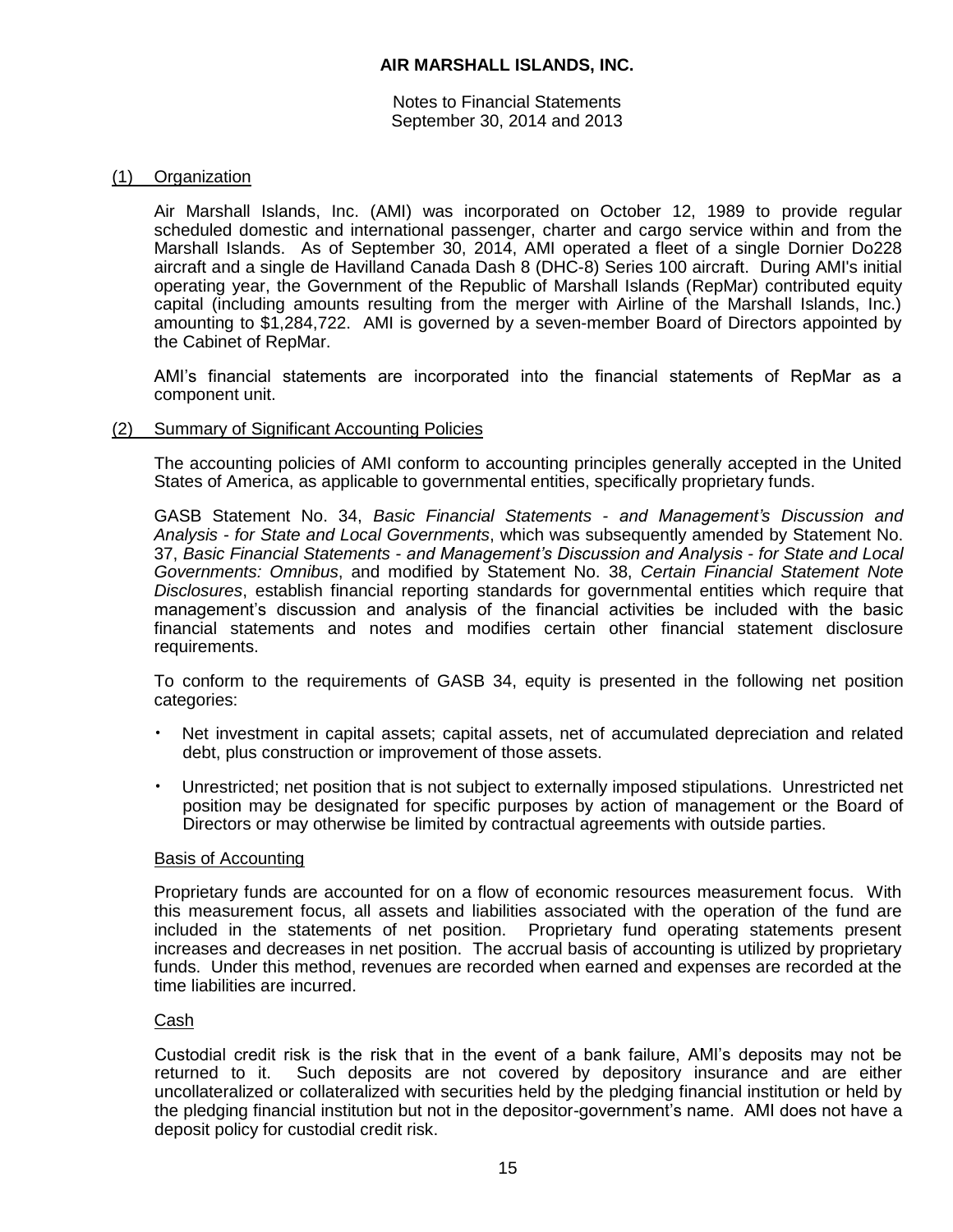Notes to Financial Statements September 30, 2014 and 2013

#### (2) Summary of Significant Accounting Policies, Continued

#### Cash, Continued

For purposes of the statements of net position and cash flows, cash is defined as cash on hand and cash held in demand and savings accounts. As of September 30, 2014 and 2013, the carrying amounts of cash were \$102,750 and \$113,882, respectively, and the corresponding bank balances were \$124,848 and \$143,527, respectively. As of September 30, 2014 and 2013, bank balances in the amount of \$112,175 and \$137,407, respectively, were maintained in a financial institution subject to Federal Deposit Insurance Corporation (FDIC) insurance with the remainder maintained in non-FDIC insured financial institutions. Accordingly, these deposits are exposed to custodial credit risk. AMI does not require collateralization of its cash deposits; therefore, deposit levels in excess of FDIC insurance coverage are uncollateralized.

#### Receivables

Receivables from providing passenger, charter and cargo services are based on contracted prices, which are both interest free and uncollateralized and are primarily due from government agencies, businesses and individuals located within the Republic of the Marshall Islands. The allowance for doubtful receivables is stated at an amount which management believes will be adequate to absorb possible losses on receivables that may become uncollectible based on evaluations of the collectability of these receivables and prior collection experience. The allowance is established through a provision for losses on receivables charged to expense.

#### Expendable Parts

Flight equipment expendable parts are carried at the lower of average cost or net realizable value. An allowance for obsolescence is provided for flight equipment expendable parts to allocate the costs of these assets, less estimated residual value, over the useful lives of the related aircraft and engines.

#### Property and Equipment

Flight equipment and other property with a cost that equals or exceeds \$2,500 are capitalized, as well as major additions, betterments and renewals. Such assets are stated at cost. Aircraft maintenance and repairs are charged to operations as they are incurred. Depreciation of property and equipment and amortization of leasehold equipment are calculated on the straight-line method based on the estimated useful lives of the respective assets.

The estimated useful lives of these assets are as follows:

|                                | <b>Estimated</b><br><b>Useful Lives</b> |
|--------------------------------|-----------------------------------------|
| Building and improvements      | 20 years                                |
| Aircraft and improvements      | $10 - 15$ years                         |
| Rotable spare parts            | $5 - 10$ years                          |
| Office furniture and equipment | $5 - 7$ years                           |
| Plant and equipment            | 5 years                                 |
| Motor vehicles                 | 3 years                                 |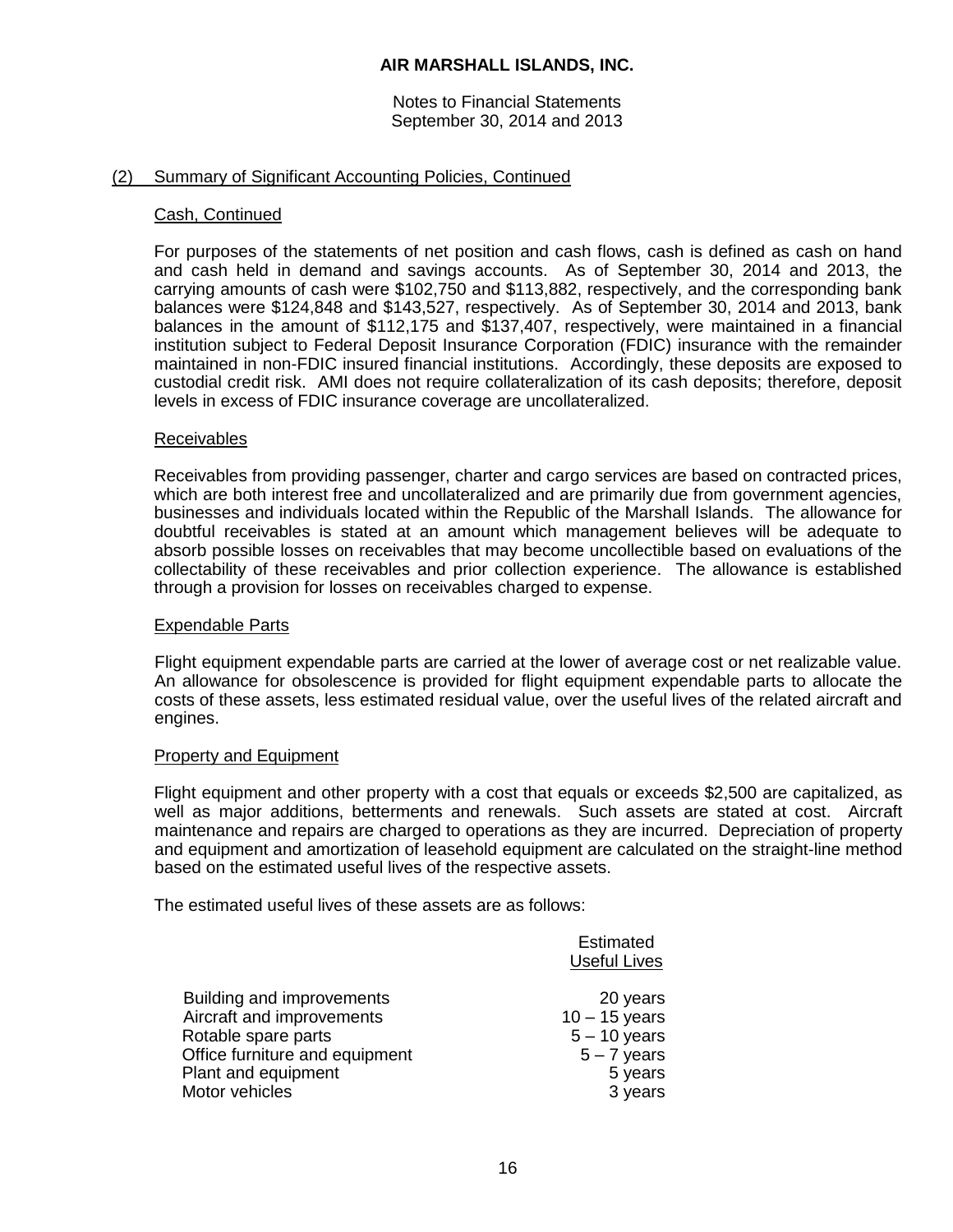Notes to Financial Statements September 30, 2014 and 2013

#### (2) Summary of Significant Accounting Policies, Continued

#### Property and Equipment, Continued

Modifications that significantly enhance the operating performance and/or extend the useful lives of property and equipment are capitalized and amortized over the remaining life of the asset. Costs associated with aircraft modifications that enhance the usefulness of the aircraft are capitalized and depreciated over the estimated remaining useful life of the aircraft or modification, whichever is lower.

#### Deferred Outflows of Resources

In addition to assets, the statement of net position will sometimes report a separate section for deferred outflows of resources. This separate financial statement element, deferred outflows of resources represents a consumption of net position that applies to a future period and so will not be recognized as an outflow of resources (deduction of net position) until then. AMI has no items that qualify for reporting in this category.

#### Compensated Absences

Vested or accumulated vacation leave is recorded as an expense and liability as the benefits accrue to employees. No liability is recorded for non-vesting accumulating rights to receive sick pay benefits. As of September 30, 2014 and 2013, the accumulated vacation leave liability amounted to \$51,670 and \$46,232, respectively, and is included within the statements of net position as accrued expenses.

#### Deferred Inflows of Resources

In addition to liabilities, the statement of net position will sometimes report a separate section for deferred inflows of resources. This separate financial statement element, deferred inflows of resources represents an acquisition of net position that applies to a future period and so will not be recognized as an inflow of resources (additions to net position) until then. AMI has no items that qualify for reporting in this category.

#### Revenue Recognition

AMI considers passenger and related charter and cargo revenues, and costs directly related to such revenues to be operating revenues and expenses. Revenues and expenses related to financing and other activities are reflected as non-operating.

Passenger revenue is recognized either when the transportation is provided or when unused tickets expire. The value of passenger tickets for future travel is included as air traffic liability. Charter and cargo revenues are recognized when the transportation is provided. Other components of other operating revenue are recognized as revenue when the related goods and services are provided.

#### **Reclassifications**

Certain reclassifications have been made to the 2013 financial statements to conform to the 2014 presentation.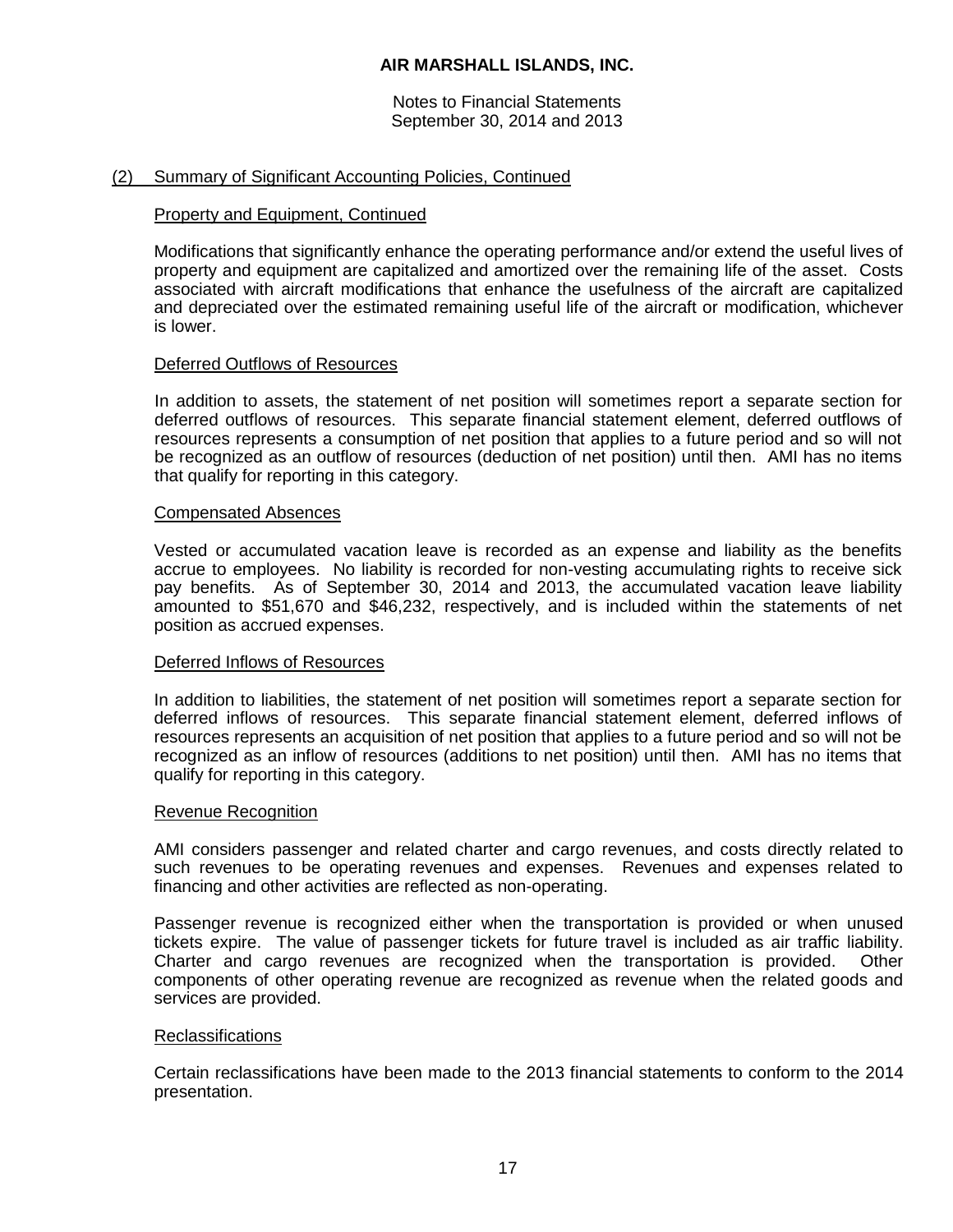Notes to Financial Statements September 30, 2014 and 2013

### (2) Summary of Significant Accounting Policies, Continued

#### Taxes

Corporate profits are not subject to income tax in the Republic of the Marshall Islands. The Government of the Republic of the Marshall Islands imposes a gross revenue tax of 3% on revenues. Pursuant to the Income Tax Act of 1989, as amended, revenue from domestic flights and operations of any government-owned corporation providing air transportation services are exempt from gross revenue tax. Accordingly, AMI is exempt from this tax relating to gross revenue.

#### **Estimates**

The preparation of financial statements in conformity with accounting principles generally accepted in the United States of America requires management to make estimates and assumptions that affect the reported amounts of assets and liabilities and disclosure of contingent assets and liabilities at the date of the financial statements and the reported amounts of revenues and expenses during the reporting period. Actual results could differ from those estimates.

#### New Accounting Standards

During the year ended September 30, 2014, AMI implemented the following pronouncements:

- GASB Statement No. 66, *Technical Corrections - 2012*, which enhances the usefulness of financial reports by resolving conflicting accounting and financial reporting guidance that could diminish the consistency of financial reporting. The implementation of this statement did not have a material effect on the accompanying financial statements.
- GASB Statement No. 67, *Financial Reporting for Pension Plans,* which revises existing guidance for the financial reports of most pension plans. The implementation of this statement did not have a material effect on the accompanying financial statements.
- GASB Statement No. 70, *Accounting and Financial Reporting for Nonexchange Financial Guarantees*, which requires a state or local government guarantor that offers a nonexchange financial guarantee to another organization or government to recognize a liability on its financial statements when it is more likely than not that the guarantor will be required to make a payment to the obligation holders under the agreement. The implementation of this statement did not have a material effect on the accompanying financial statements.

In June 2012, GASB issued Statement No. 68, *Accounting and Financial Reporting for Pensions,*  which revises and establishes new financial reporting requirements for most governments that provide their employees with pension benefits. The provisions in Statement 68 are effective for fiscal years beginning after June 15, 2014. Management does not believe that the implementation of this statement will have a material effect on the financial statements of AMI.

In January 2013, GASB issued Statement No. 69, *Government Combinations and Disposals of Government Operations,* which improves accounting and financial reporting for state and local governments' combinations and disposals of government operations. Government combinations include mergers, acquisitions, and transfers of operations. A disposal of government operations can occur through a transfer to another government or a sale. The provisions in Statement 69 are effective for fiscal years beginning after December 15, 2013. Management has not yet determined the effect of implementation of this statement on the financial statements of AMI.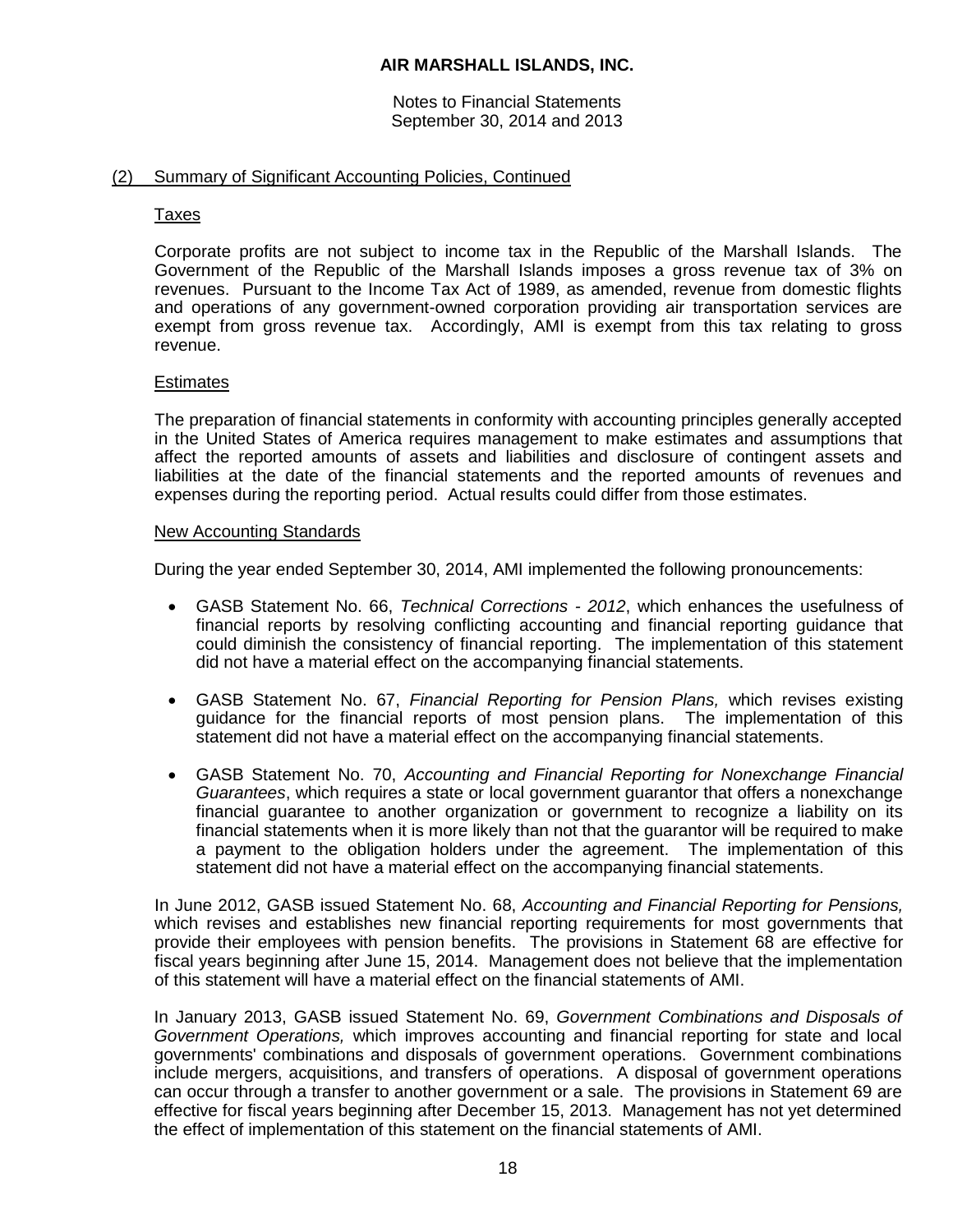#### Notes to Financial Statements September 30, 2014 and 2013

### (2) Summary of Significant Accounting Policies, Continued

#### New Accounting Standards, Continued

In November 2013, GASB issued Statement No. 71, *Pension Transition for Contributions Made Subsequent to the Measurement Date - an amendment of GASB Statement No. 68,* which addresses an issue regarding application of the transition provisions of Statement No. 68, *Accounting and Financial Reporting for Pensions*. The issue relates to amounts associated with contributions, if any, made by a state or local government employer or nonemployer contributing entity to a defined benefit pension plan after the measurement date of the government's beginning net pension liability. The provisions in Statement 71 are effective for fiscal years beginning after June 15, 2014. Management does not believe that the implementation of this statement will have a material effect on the financial statements of AMI.

#### (3) Risk Management

AMI is exposed to various risks of loss related to torts; theft of, damage to, and destruction of assets; errors and omissions; injuries to employees; and natural disasters. AMI has elected to purchase commercial insurance from independent third parties for the risks of loss to which it is exposed. Settled claims from these risks have not exceeded commercial insurance coverage for the past three years.

#### (4) Other Assets

A summary of other assets as of September 30, 2014 and 2013, follows:

|                                                                                               | 2014                 | <u> 2013 </u>            |
|-----------------------------------------------------------------------------------------------|----------------------|--------------------------|
| Deposit on acquisition of Dornier 228-212 (note 8)<br>Deposit on acquisition of rotable parts | \$200,000<br>220,541 | $\overline{\phantom{a}}$ |
|                                                                                               | \$420,541            |                          |

#### (5) Property and Equipment

Capital asset activities for the years ended September 30, 2014 and 2013, were as follows:

|                                |                  | 2014             |              |                |
|--------------------------------|------------------|------------------|--------------|----------------|
|                                | October 1,       |                  | Retirements/ | September 30,  |
|                                | 2013             | Additions        | Transfers    | 2014           |
| Aircraft and improvements      | \$17,981,771     | \$               | \$<br>٠      | \$17,981,771   |
| Rotable spare parts            | 5,668,095        | 206.564          |              | 5,874,659      |
| Plant and equipment            | 439.655          |                  |              | 439,655        |
| Office furniture and equipment | 716,416          |                  |              | 716.416        |
| Motor vehicles                 | 159.364          | 45,880           |              | 205,244        |
| <b>Building improvements</b>   | 13,314           |                  |              | 13,314         |
|                                | 24,978,615       | 252,444          |              | 25,231,059     |
| Less accumulated               |                  |                  |              |                |
| depreciation                   |                  |                  |              |                |
| and amortization               | (18,041,788)     | (711,111)        |              | (18, 752, 899) |
|                                | 6,936,827<br>\$. | (458, 667)<br>\$ | \$           | 6,478,160<br>S |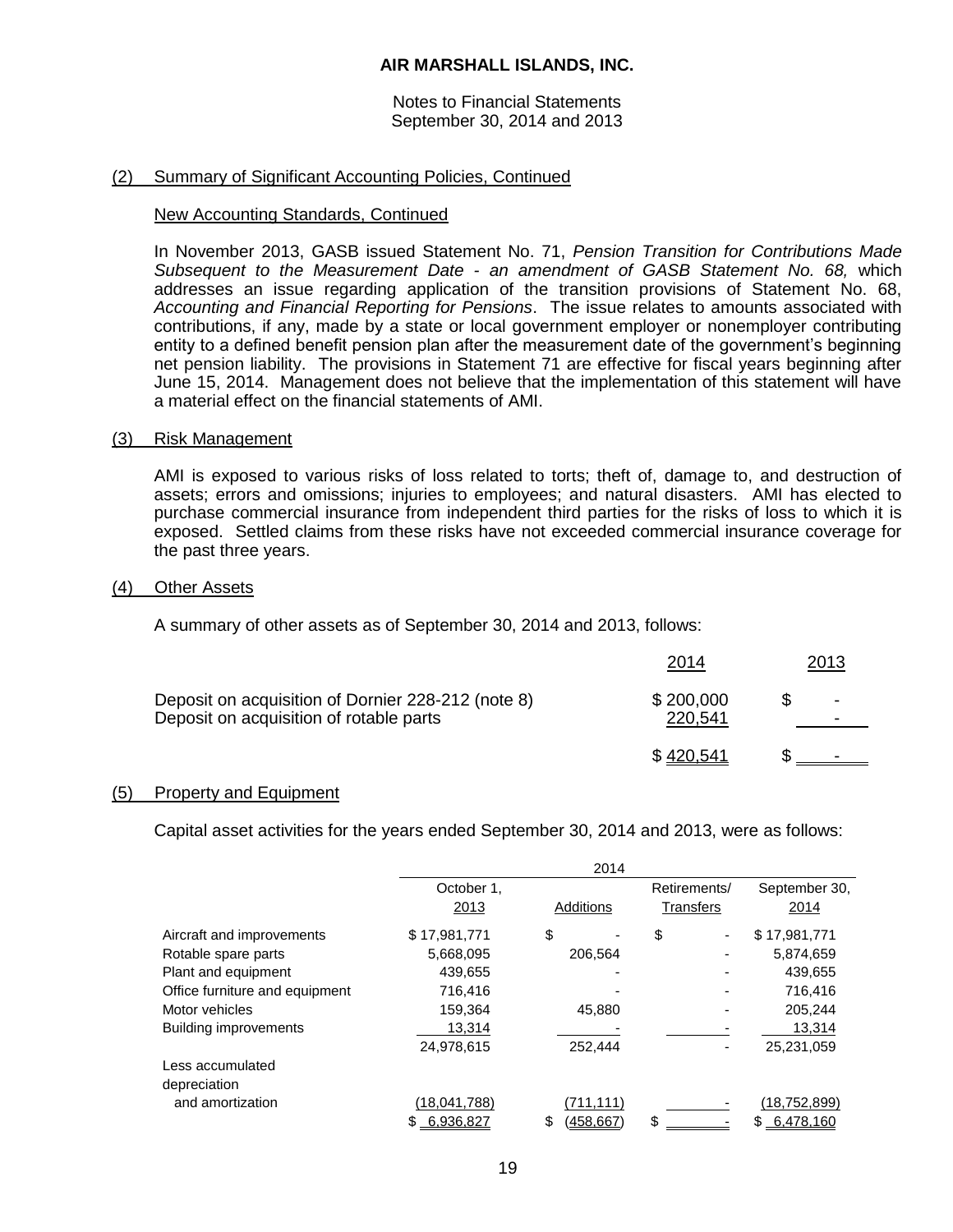Notes to Financial Statements September 30, 2014 and 2013

# (5) Property and Equipment, Continued

|                                |                 | 2013            |               |               |
|--------------------------------|-----------------|-----------------|---------------|---------------|
|                                | October 1,      |                 | Retirements/  | September 30, |
|                                | 2012            | Additions       | Transfers     | 2013          |
| Aircraft and improvements      | \$14,194,817    | \$<br>3,786,954 | \$            | \$17,981,771  |
| Rotable spare parts            | 5,445,651       | 222,444         |               | 5,668,095     |
| Plant and equipment            | 439,655         |                 |               | 439,655       |
| Office furniture and equipment | 713,278         | 3,138           |               | 716,416       |
| Motor vehicles                 | 159,364         | -               |               | 159,364       |
| <b>Building improvements</b>   | 13,314          |                 |               | 13,314        |
|                                | 20,966,079      | 4,012,536       |               | 24,978,615    |
| Less accumulated               |                 |                 |               |               |
| depreciation                   |                 |                 |               |               |
| and amortization               | (17,342,696)    | (699,092)       |               | (18,041,788)  |
|                                | 3,623,383       | 3,313,444       |               | 6,936,827     |
| Construction in progress       | 1,572,207       |                 | (1,572,207)   |               |
|                                | 5,195,590<br>S. | \$<br>3,313,444 | \$(1,572,207) | \$6,936,827   |

# (6) Long-Term Debt

A schedule of AMI's long-term debt as of September 30, 2014 and 2013, is as follows:

|                                                                                                                                                                                                                                                                          | 2014        | 2013        |
|--------------------------------------------------------------------------------------------------------------------------------------------------------------------------------------------------------------------------------------------------------------------------|-------------|-------------|
| Note payable to RMI Ports Authority, due on<br>March 30, 2013, interest at 8% per annum,<br>payable in monthly installments of \$11,560,<br>including interest. This note<br>is<br>uncollateralized.                                                                     | \$237,341   | \$237,341   |
| payable to Marshall<br><b>Note</b><br>Islands<br>Development Bank, due on May 30, 2018,<br>interest at 6.5% per annum, payable in<br>monthly installments of \$51,100, including<br>interest. The loan is collateralized by the<br>Dash 8 aircraft (please see note 10). | 2,376,134   | 2,500,000   |
|                                                                                                                                                                                                                                                                          |             |             |
|                                                                                                                                                                                                                                                                          | \$2,613,475 | \$2,737,341 |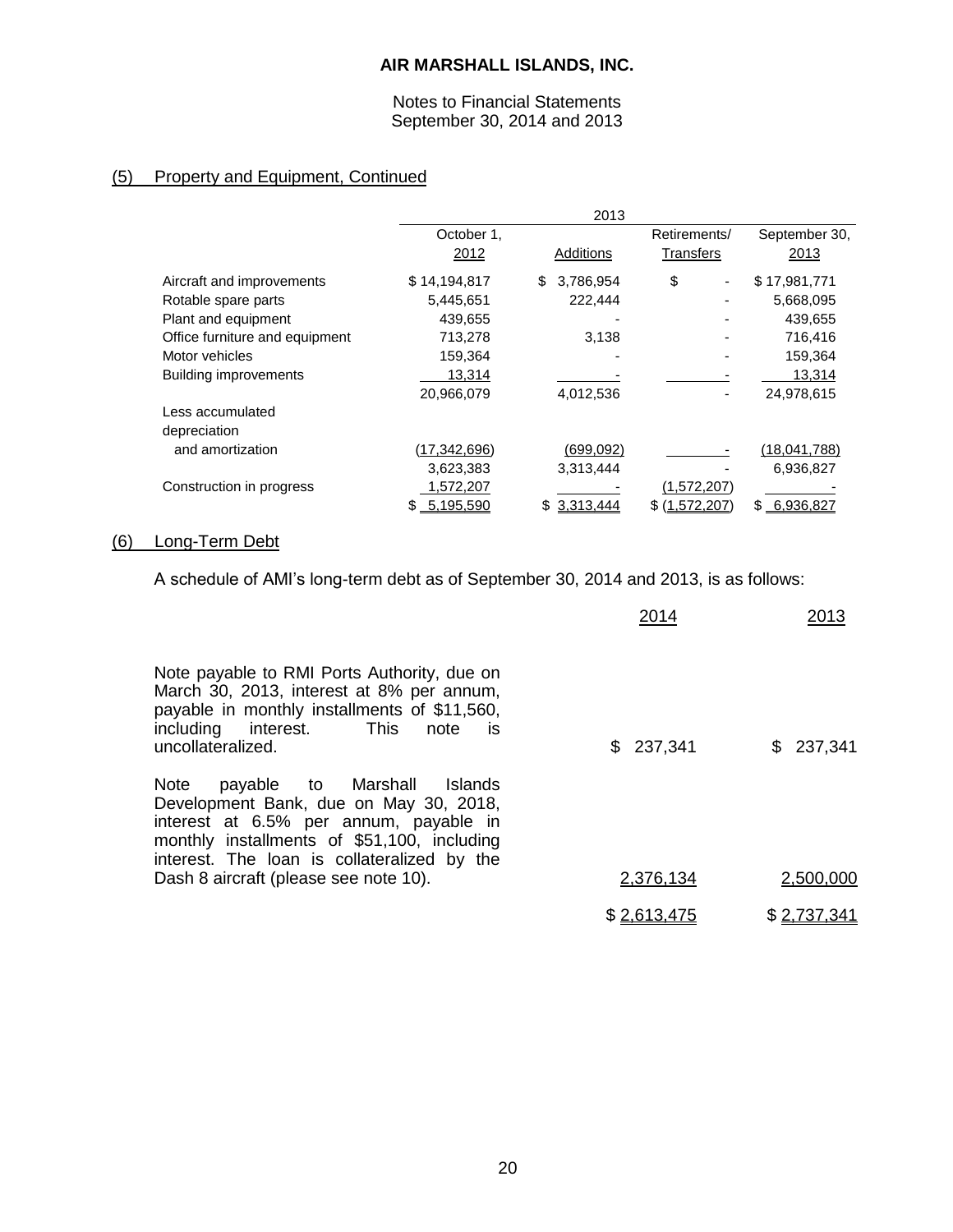Notes to Financial Statements September 30, 2014 and 2013

### (6) Long-Term Debt, Continued

Future repayment commitments are as follows:

| <b>Year Ending</b><br>September 30 | Principal                                    | Interest                               | Total                                        |
|------------------------------------|----------------------------------------------|----------------------------------------|----------------------------------------------|
| 2015<br>2016<br>2017<br>2018       | \$1,132,367<br>533,701<br>568,940<br>378,467 | \$311,044<br>79,452<br>44,213<br>8,756 | \$1,443,411<br>613,153<br>613,153<br>387,223 |
|                                    | \$2,613,475                                  | \$443,465                              | \$3,056,940                                  |

Changes in long-term liabilities for the year ended September 30, 2014, were as follows:

|                | <b>Balance</b> |                      |               | <b>Balance</b> |             |
|----------------|----------------|----------------------|---------------|----------------|-------------|
|                | October 1,     |                      |               | September      | Due Within  |
|                | 2013           | Additions            | Reductions    | 30, 2014       | One Year    |
| Notes payable: |                |                      |               |                |             |
| <b>RMIPA</b>   | 237,341<br>\$  | \$<br>$\blacksquare$ | \$            | 237.341<br>\$  | 237,341     |
| <b>MIDB</b>    | 2,500,000      |                      | (123, 866)    | 2,376,134      | 895,026     |
|                | \$2,737,341    |                      | \$ (123, 866) | \$2,613,475    | \$1,132,367 |

Changes in long-term liabilities for the year ended September 30, 2013, were as follows:

|                | <b>Balance</b> |                      |                     | <b>Balance</b> |            |
|----------------|----------------|----------------------|---------------------|----------------|------------|
|                | October 1,     |                      |                     | September      | Due Within |
|                | 2012           | Additions            | Reductions          | 30, 2013       | One Year   |
| Notes payable: |                |                      |                     |                |            |
| <b>RMIPA</b>   | \$237,341      | \$<br>$\blacksquare$ | S<br>$\blacksquare$ | 237.341<br>\$  | \$237,341  |
| <b>MIDB</b>    |                | 2,500,000            |                     | 2,500,000      | 518,247    |
|                | \$237,341      | \$2,500,000          |                     | \$ 2,737,341   | \$755,588  |

### (7) Related Party Transactions

AMI is a component unit of RepMar and is therefore affiliated with all RepMar-owned and affiliated entities. AMI's airline service is provided to RepMar and all RepMar-owned and affiliated entities, including the Marshall Islands Development Bank (MIDB) and the RMI Ports Authority (RMIPA). Services are extended to these entities at the same terms and conditions provided to third parties.

AMI utilizes services from certain affiliated entities at substantially the same terms and conditions as those incurred from third parties with the exception of services provided by RMIPA, a component unit of RepMar. Specifically, AMI utilizes RMIPA's airport facilities at the Amata Kabua International Airport, including landing rights, for which no fees or charges are levied by RMIPA.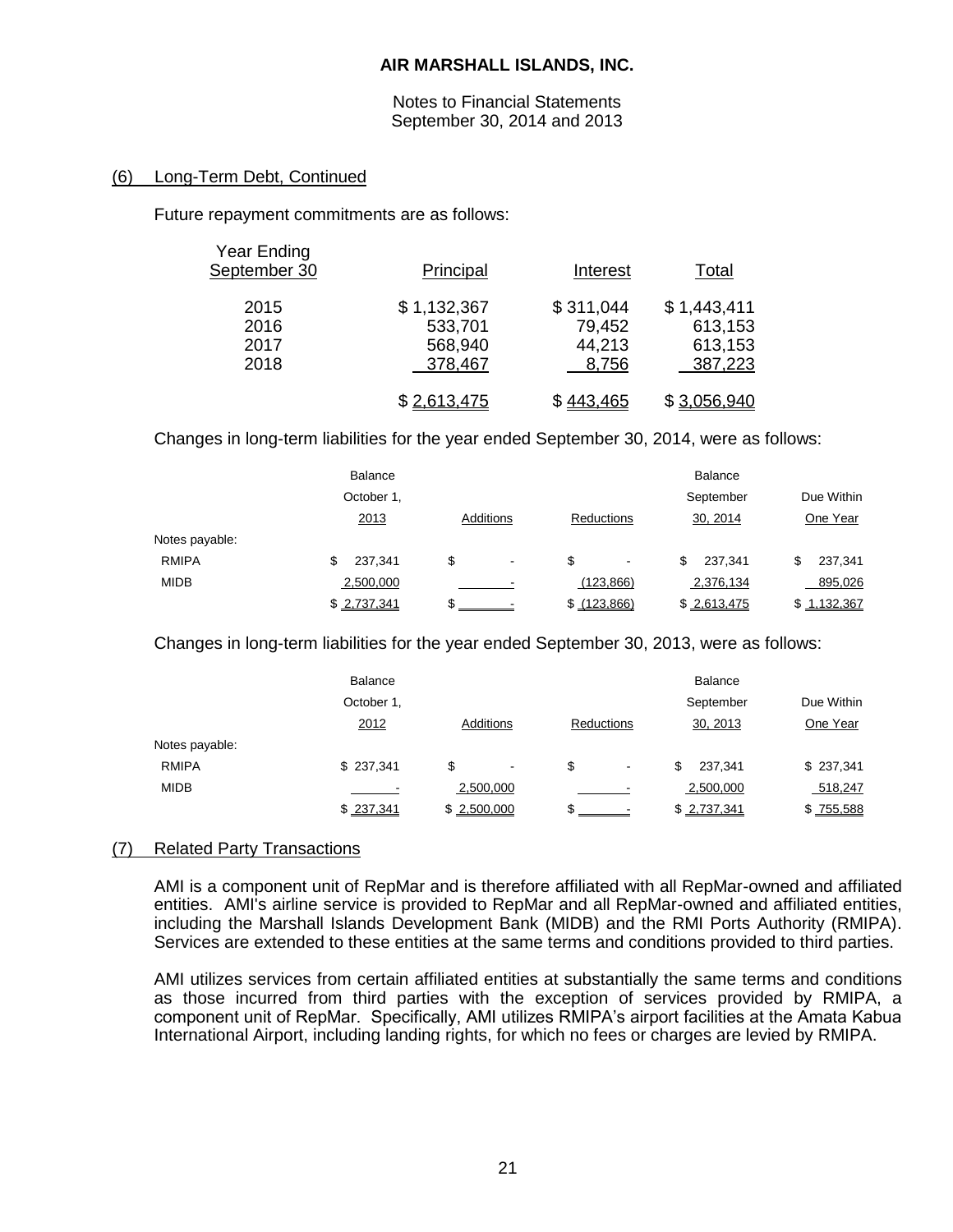#### Notes to Financial Statements September 30, 2014 and 2013

### (7) Related Party Transactions, Continued

During the years ended September 30, 2014 and 2013, AMI received operating subsidies from RepMar of \$887,901 and \$1,177,040, respectively. In addition, AMI received capital contributions from RepMar of \$311,672 and \$76,767 during the years ended September 30, 2014 and 2013, respectively, relating to deposit payment made for Dornier 228-212 and payments made for Dash 8 aircraft overhaul costs.

A summary of related party transactions as and for the years ended September 30, 2014 and 2013, is as follows:

|                                                                               | 2014                 |               |                         |                    |  |
|-------------------------------------------------------------------------------|----------------------|---------------|-------------------------|--------------------|--|
|                                                                               | <b>Receivables</b>   | Revenues      | Payables                | <b>Expenses</b>    |  |
| RepMar<br><b>RMIPA</b><br><b>Marshall Islands National Telecommunications</b> | \$<br>46,380         | \$322,670     | \$<br>53,414<br>319,402 | \$<br>8,107        |  |
| Authority                                                                     |                      |               | 6,419                   | 31,089             |  |
| Marshalls Energy Company, Inc.                                                |                      |               | 11,918                  | 55,468             |  |
| Other                                                                         | 17,030               | 8,713         | 1,252                   | 15,000             |  |
| Less allowance for doubtful receivables                                       | 63,410<br>(42, 766)  | \$331,383     | \$392,405               | \$109,664          |  |
|                                                                               | \$<br>20,644         |               |                         |                    |  |
|                                                                               |                      | 2013          |                         |                    |  |
|                                                                               | Receivables          | Revenues      | Payables                | <b>Expenses</b>    |  |
| RepMar<br><b>RMIPA</b><br><b>Marshall Islands National Telecommunications</b> | \$<br>89,180         | \$351,524     | \$<br>7,485<br>396,710  | \$<br>9,520<br>525 |  |
| Authority                                                                     |                      | 802           | 2,330                   | 28,579             |  |
| Marshalls Energy Company, Inc.                                                |                      |               | 24,137                  | 53,546             |  |
| Other                                                                         | 16,787               | 2,435         | 559                     |                    |  |
| Less allowance for doubtful receivables                                       | 105,967<br>(55, 684) | \$<br>354,761 | \$431,220               | \$<br>92,170       |  |

\$ 50,283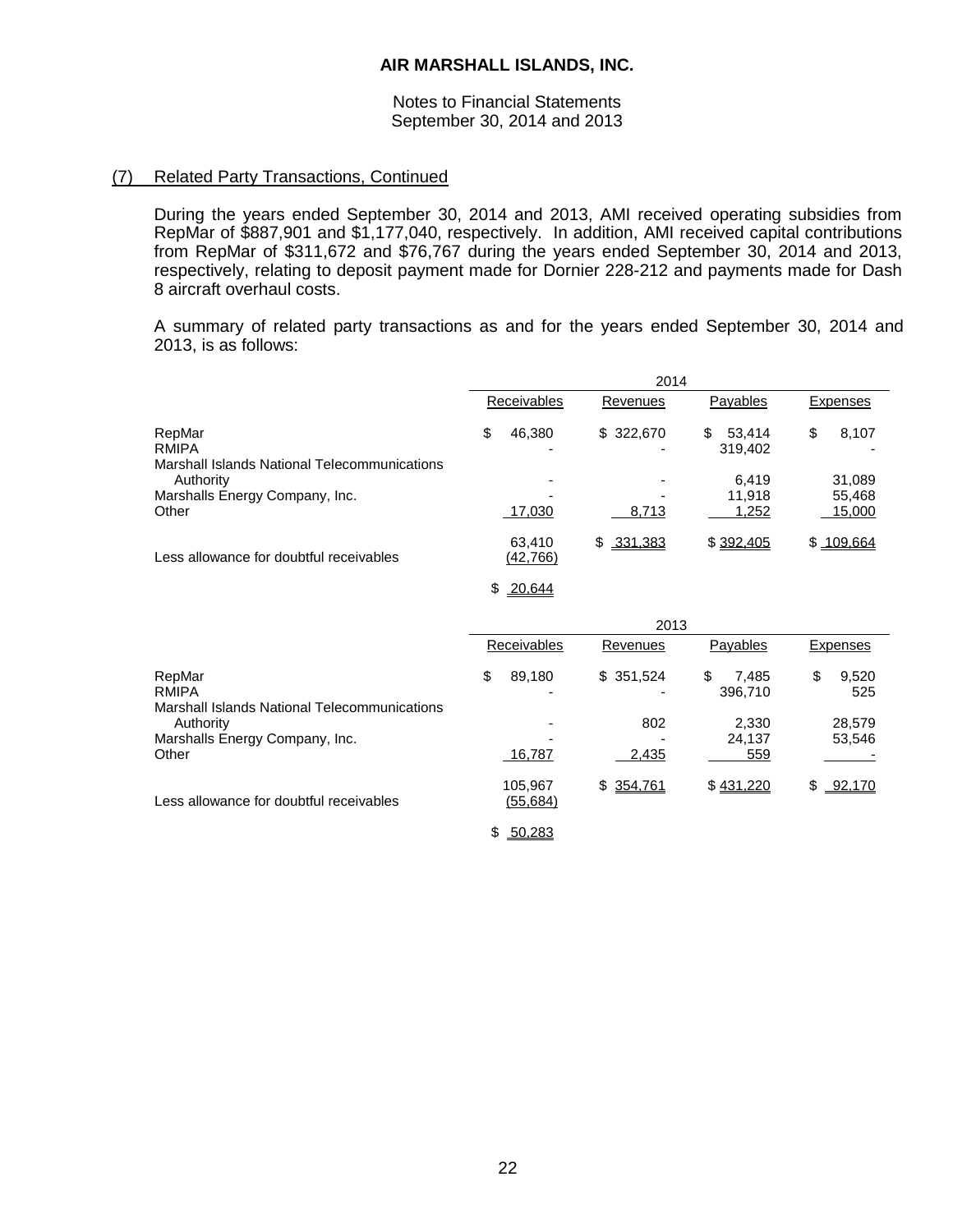Notes to Financial Statements September 30, 2014 and 2013

### (7) Related Party Transactions, Continued

A summary of advances from RepMar as of September 30, 2014 and 2013, follows:

| Advances in accordance with Cabinet Minute                                                                                                                                                   | 2014        | 2013        |
|----------------------------------------------------------------------------------------------------------------------------------------------------------------------------------------------|-------------|-------------|
| C.M. 150 (2002), no interest and due in May<br>2008.                                                                                                                                         | \$2,000,000 | \$2,000,000 |
| Transfer of note payable to bank to payable<br>to affiliate as a result of bank seizing the<br>TCD collateral belonging to MIDB, terms and<br>interest rate are currently under negotiation. | 988,574     | 988,574     |
| Funding assistance in accordance<br>with<br>Cabinet Minute C.M. 118 (2007), no interest<br>and on reimbursable basis.                                                                        | 128,316     | 128,316     |
|                                                                                                                                                                                              | \$3,116,890 | \$3,116,890 |

At September 30, 2014 and 2013, AMI is liable for payroll taxes, totaling \$452,197 and \$352,785, respectively. Payroll taxes for 2014 and 2013 exclude related penalties and interest.

At September 30, 2014 and 2013, AMI is liable to the Marshall Islands Social Security Administration (MISSA) for certain delinquent employee and employer contributions, totaling \$1,233,118 and \$1,358,051, respectively, which includes related penalties and interest. On December 28, 2010, AMI entered into a promissory note with MISSA in the amount of \$1,059,068 associated with these delinquent contributions. The note bears interest at 12% per annum with monthly payments of \$15,000 commencing January 10, 2011. In addition, a \$50,000 payment is due on or before January 31, 2011 and another on or before April 30, 2011. On September 23, 2011, MISSA filed suit against AMI for defaulting on the above promissory note. On November 30, 2012, the High Court entered judgment against AMI in favor of MISSA for \$1,411,985, inclusive of penalties relating to delinquent contributions.

### (8) Commitments and Contingencies

On May 15, 2000, AMI cancelled a purchase agreement to acquire two Dornier 328 aircraft at a total cost of \$28,045,780. AMI made pre-delivery payments totaling \$2,100,000. In October 2000, AMI sued the aircraft manufacturer for repayment of the pre-delivery payments and for other claims. On August 17, 2001, a court awarded damages in favor of AMI in the amount of \$4,065,000, plus pre-judgment interest in the amount of \$115,411. On April 2, 2002, the aircraft manufacturer filed for bankruptcy protection. The ultimate outcome of collection of this judgment is uncertain. As of September 30, 2014, AMI has not been repaid the pre-delivery payments and has recorded a provision for uncollectible advances of \$2,100,000.

Management does not believe that AMI is liable for certain billings approximating \$160,000 for attorney fees for services which were not authorized by AMI's Board of Directors. The billings are not recorded by AMI and the ultimate resolution of this matter is uncertain.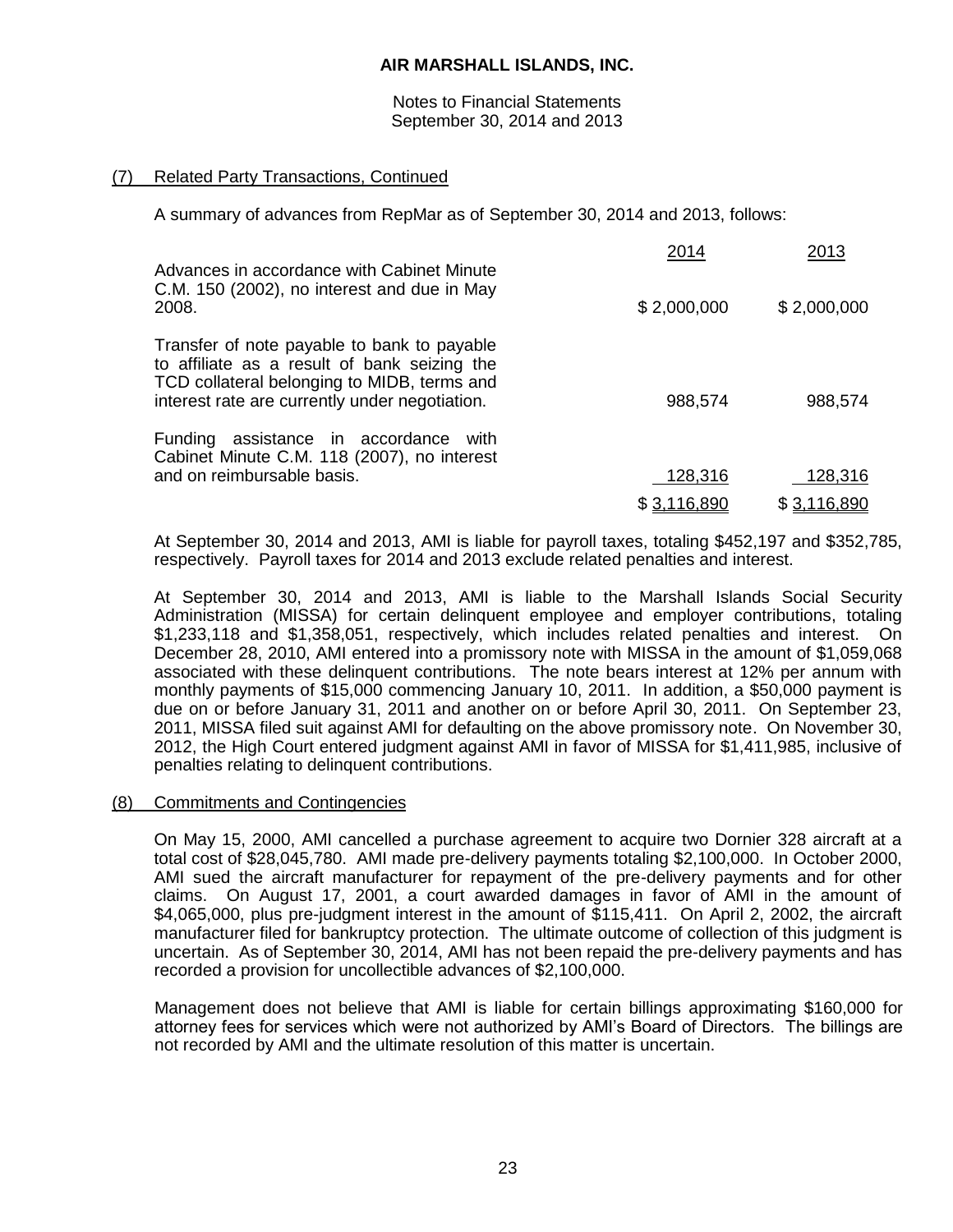Notes to Financial Statements September 30, 2014 and 2013

### (8) Commitments and Contingencies, Continued

The accompanying financial statements have been prepared in conformity with accounting principles generally accepted in the United States of America, which contemplates the continuation of AMI as a going concern. AMI sustained operating losses during the years ended September 30, 2014 and 2013 of \$1,233,094 and \$1,033,121, respectively, and used a substantial amount of working capital in its operations resulting in a working capital deficiency of \$6,472,793 at September 30, 2014. Furthermore, at September 30, 2014, total liabilities exceeded total assets by \$1,055,200. Management acknowledges that it is currently dependent on RepMar for cash funding in order to maintain AMI as a going concern. Although RepMar has provided funding in the past, AMI does not have a formal agreement with RepMar to provide funds in the future. Management believes that the continuation of AMI's operations is dependent upon the future financial support of RepMar, the offering of additional common stock, and/or significant improvements in operations, to be achieved through significant reductions in operating expenses.

In view of these matters, realization of a major portion of the assets in the accompanying statement of net position at September 30, 2014, is dependent upon continued operations of AMI, which, in turn, is dependent upon AMI's ability to provide reliable service to its customers and the success of future operations. Management believes that actions presently being undertaken to revise AMI's operating requirements, including the repair and rehabilitation of its aircraft, generating cash flows through possible disposal of assets, improving flight schedules, increasing cargo and other services, and negotiating to secure electronic ticketing capability, provide the opportunity for AMI to continue as a going concern.

On August 19, 2014, AMI entered into a purchase agreement to acquire a used Dornier 228-212 at a purchase price of \$2,100,000. On September 2, 2014, RepMar paid \$200,000 on behalf of AMI in accordance with the purchase agreement. The remaining \$1,900,000 will be payable by RepMar on behalf of AMI upon acceptance of the aircraft and upon delivery.

### (9) Subsequent Event

On April 17, 2015, the Cabinet approved and authorized withdrawal of funds from the RMI Time Certificate of Deposit with MIDB to pay AMI's loan from MIDB.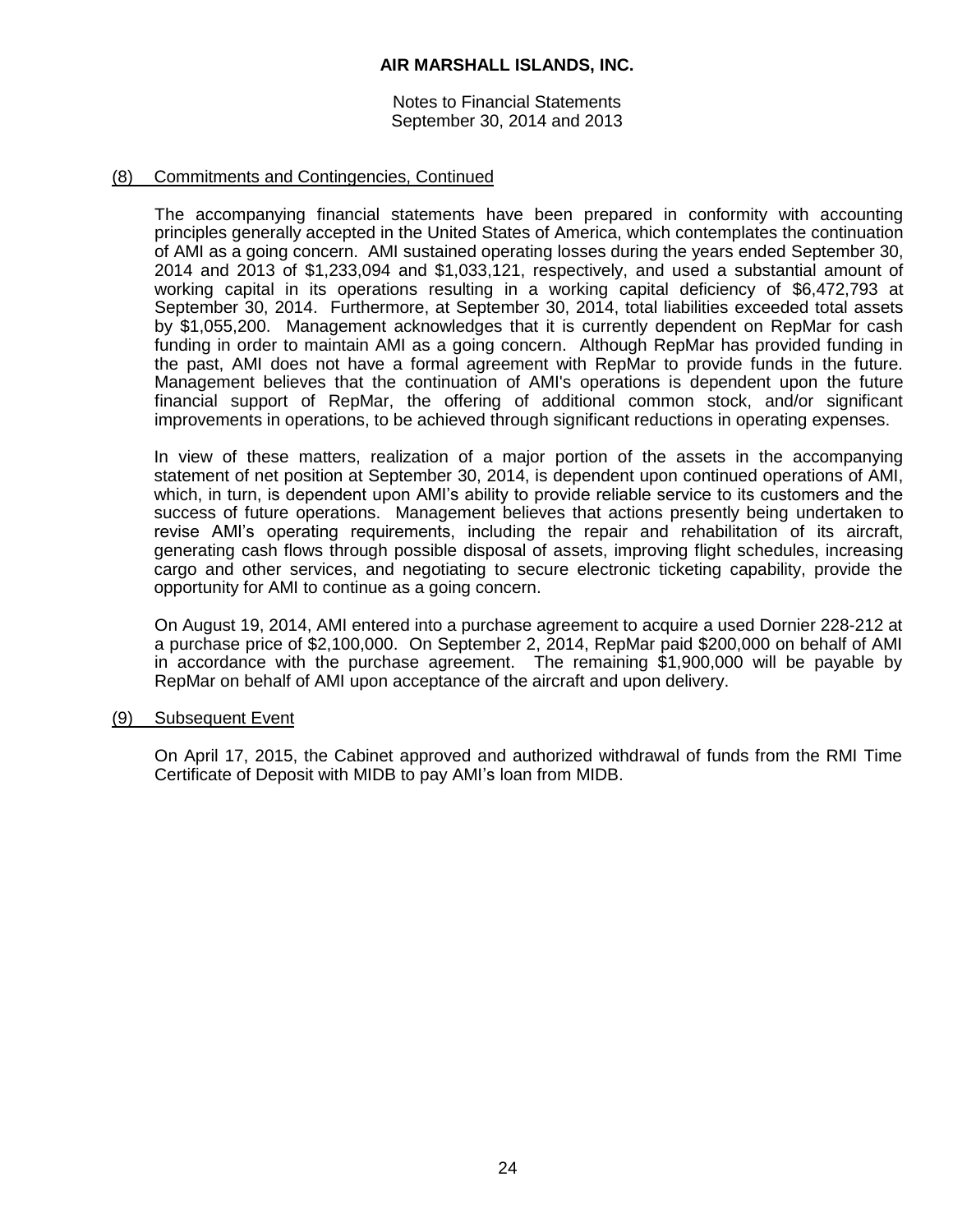

Deloitte & Touche LLP 361 South Marine Corps Drive Tamuning, GU 96913-3911 USA

Tel: (671)646-3884 Fax: (671)649-4932 www.deloitte.com

### **INDEPENDENT AUDITORS' REPORT ON INTERNAL CONTROL OVER FINANCIAL REPORTING AND ON COMPLIANCE AND OTHER MATTERS BASED ON AN AUDIT OF FINANCIAL STATEMENTS PERFORMED IN ACCORDANCE WITH** *GOVERNMENT AUDITING STANDARDS*

Chairman Board of Directors Air Marshall Islands, Inc.:

We have audited, in accordance with the auditing standards generally accepted in the United States of America and the standards applicable to financial audits contained in *Government Auditing Standards* issued by the Comptroller General of the United States, the financial statements of Air Marshall Islands, Inc. (AMI), which comprise the statement of net position as of September 30, 2014, statements of revenues, expenses and changes in net position and of cash flows for the year then ended and the related notes to the financial statements, and have issued our report thereon dated July 10, 2015. Our report was qualified for the inadequacy of accounting records over expendable parts and included an emphasis-of-matter paragraph regarding a going concern uncertainty.

### **Internal Control Over Financial Reporting**

In planning and performing our audit of the financial statements, we considered AMI's internal control over financial reporting (internal control) to determine the audit procedures that are appropriate in the circumstances for the purpose of expressing our opinion on the financial statements, but not for the purpose of expressing an opinion on the effectiveness of AMI's internal control. Accordingly, we do not express an opinion on the effectiveness of AMI's internal control.

A *deficiency in internal control* exists when the design or operation of a control does not allow management or employees, in the normal course of performing their assigned functions, to prevent, or detect and correct, misstatements on a timely basis. A *material weakness* is a deficiency, or a combination of deficiencies, in internal control such that there is a reasonable possibility that a material misstatement of the entity's financial statements will not be prevented, or detected and corrected on a timely basis. A *significant deficiency* is a deficiency, or a combination of deficiencies, in internal control that is less severe than a material weakness, yet important enough to merit attention by those charged with governance.

Our consideration of internal control was for the limited purpose described in the first paragraph of this section and was not designed to identify all deficiencies in internal control that might be material weaknesses or significant deficiencies and therefore, material weaknesses or significant deficiencies may exist that were not identified. Given these limitations, during our audit we did not identify any deficiencies in internal control that we consider to be significant deficiencies. We did identify certain deficiencies in internal control, described in the accompanying Schedule of Findings and Responses as items 2014-001 through 2014-005, which we consider to be material weaknesses.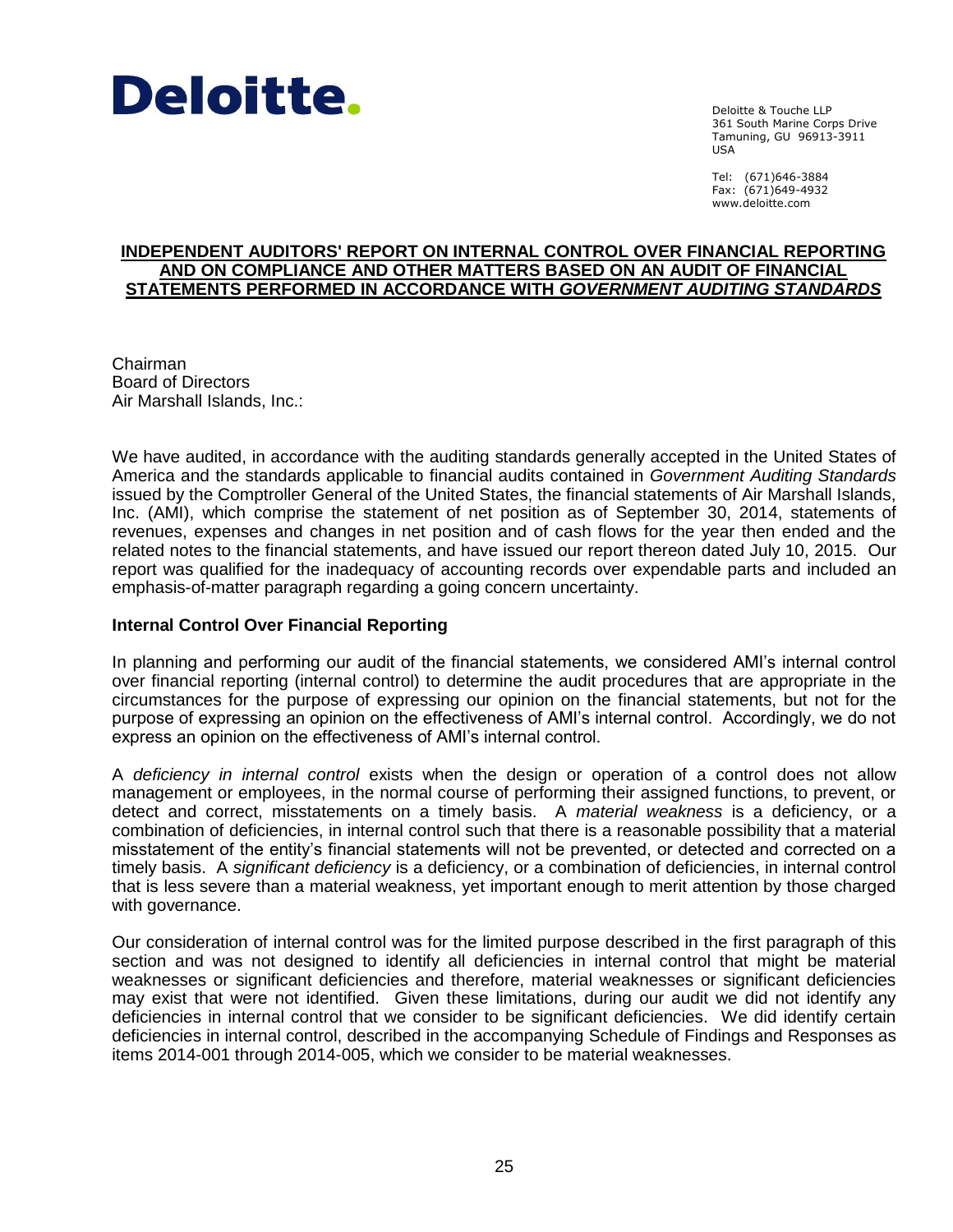### **Compliance and Other Matters**

As part of obtaining reasonable assurance about whether AMI's financial statements are free from material misstatement, we performed tests of its compliance with certain provisions of laws, regulations, contracts, and grant agreements, noncompliance with which could have a direct and material effect on the determination of financial statement amounts. However, providing an opinion on compliance with those provisions was not an objective of our audit, and accordingly, we do not express such an opinion. The results of our tests disclosed instances of noncompliance or other matters that are required to be reported under *Government Auditing Standards* and which are described in the accompanying Schedule of Findings and Responses as item 2014-006.

### **AMI's Responses to Findings**

AMI's responses to the findings identified in our audit are described in the accompanying Schedule of Findings and Responses. AMI's responses were not subjected to the auditing procedures applied in the audit of the financial statements and, accordingly, we express no opinion on them.

### **Purpose of this Report**

The purpose of this report is solely to describe the scope of our testing of internal control and compliance and the result of that testing, and not to provide an opinion on the effectiveness of the AMI's internal control or on compliance. This report is an integral part of an audit performed in accordance with *Government Auditing Standards* in considering the AMI's internal control and compliance. Accordingly, this communication is not suitable for any other purpose.

H Nachell

July 10, 2015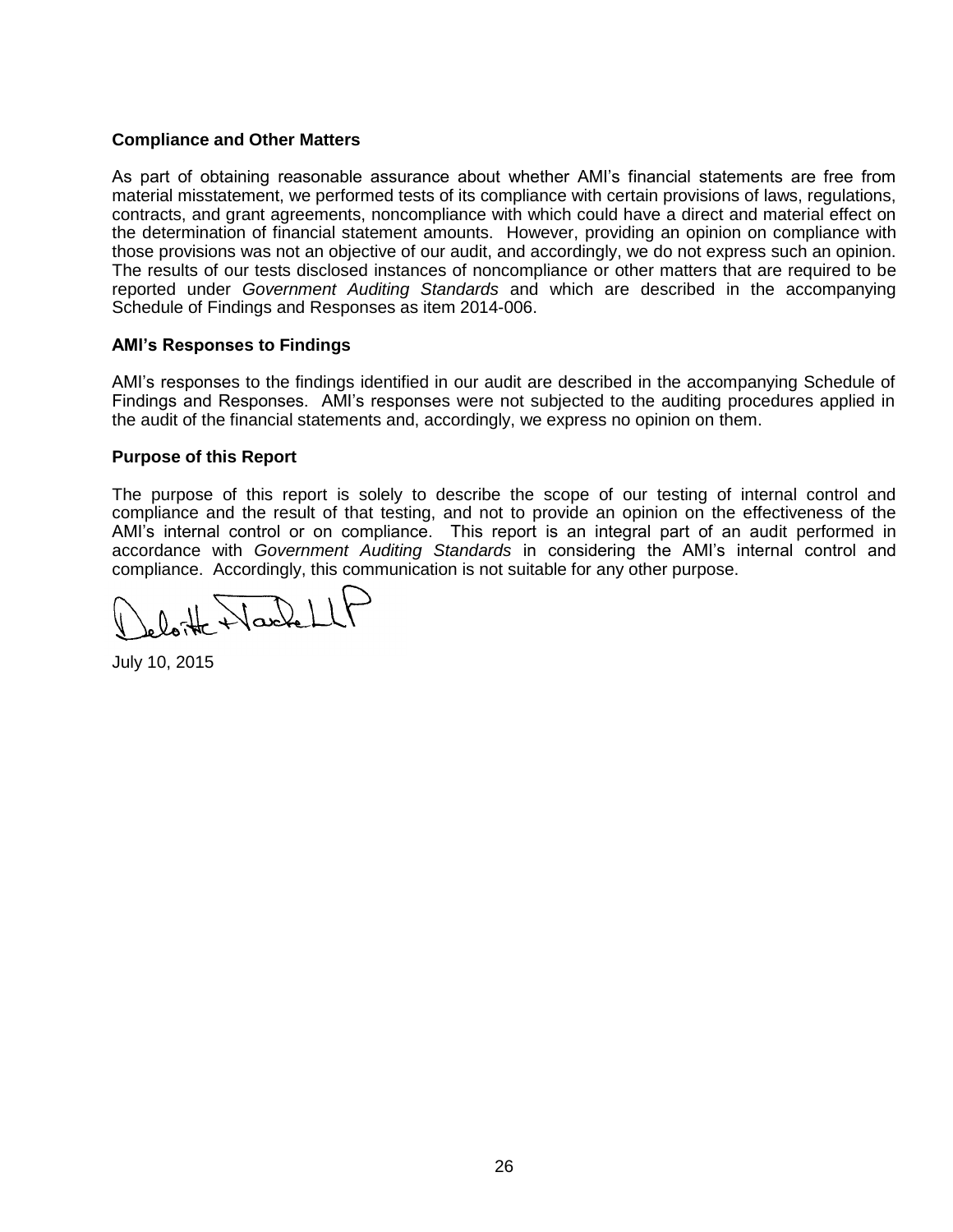Schedule of Findings and Responses Year Ended September 30, 2014

### Finding No. 2014-001

#### Reconciliation of Balances

Criteria: Balances per the general ledger (GL) should be timely reconciled with balances per subsidiary ledgers (SL).

Condition: Certain GL accounts did not reconcile with SL balances:

| <b>GL Account Name</b>                 | <b>GL Balance Over (Under) SL Balance</b> |
|----------------------------------------|-------------------------------------------|
| Due from Affiliates                    | 58,101                                    |
| Advances to Employees                  | 600                                       |
| <b>Receivable for Uncleared Checks</b> | 1,593                                     |
| Inventory                              | 1,851                                     |
| AP System                              | 94,233                                    |

In addition, we noted unlocated differences presented per reconciliation reports.

| <b>GL Account Name</b> | Unlocated Amount |
|------------------------|------------------|
| $AR - System$          | \$ 7.492         |
| $AP - System$          | (124, 527)       |

Cause: The cause of this condition is the lack of established policies and procedures pertaining to timely reconciliation of GL and SL balances, resolution of reconciling items, and independent reviews.

Effect: The effect of the above condition is a misstatement of account balances and errors not being timely detected.

Recommendation: We recommend that management establish policies and procedures over timely reconciliation of account balances, resolution of reconciling items, and independent reviews to minimize opportunity for unreconciled differences.

Prior Year Status: Lack of established policies and procedures pertaining to timely reconciliation of GL balances against SL balances, resolution of reconciling items, and independent reviews was reported as a finding in the audits of AMI for fiscal years 2011 through 2013.

Auditee Response and Corrective Action Plan: Management agrees with the finding and as stated in FY2013 audit, the Chief Officer for the company, the CFO, is finally coming in the next couple of days and will be going through the financial data, and to reconcile and to maintain all the balances from now on.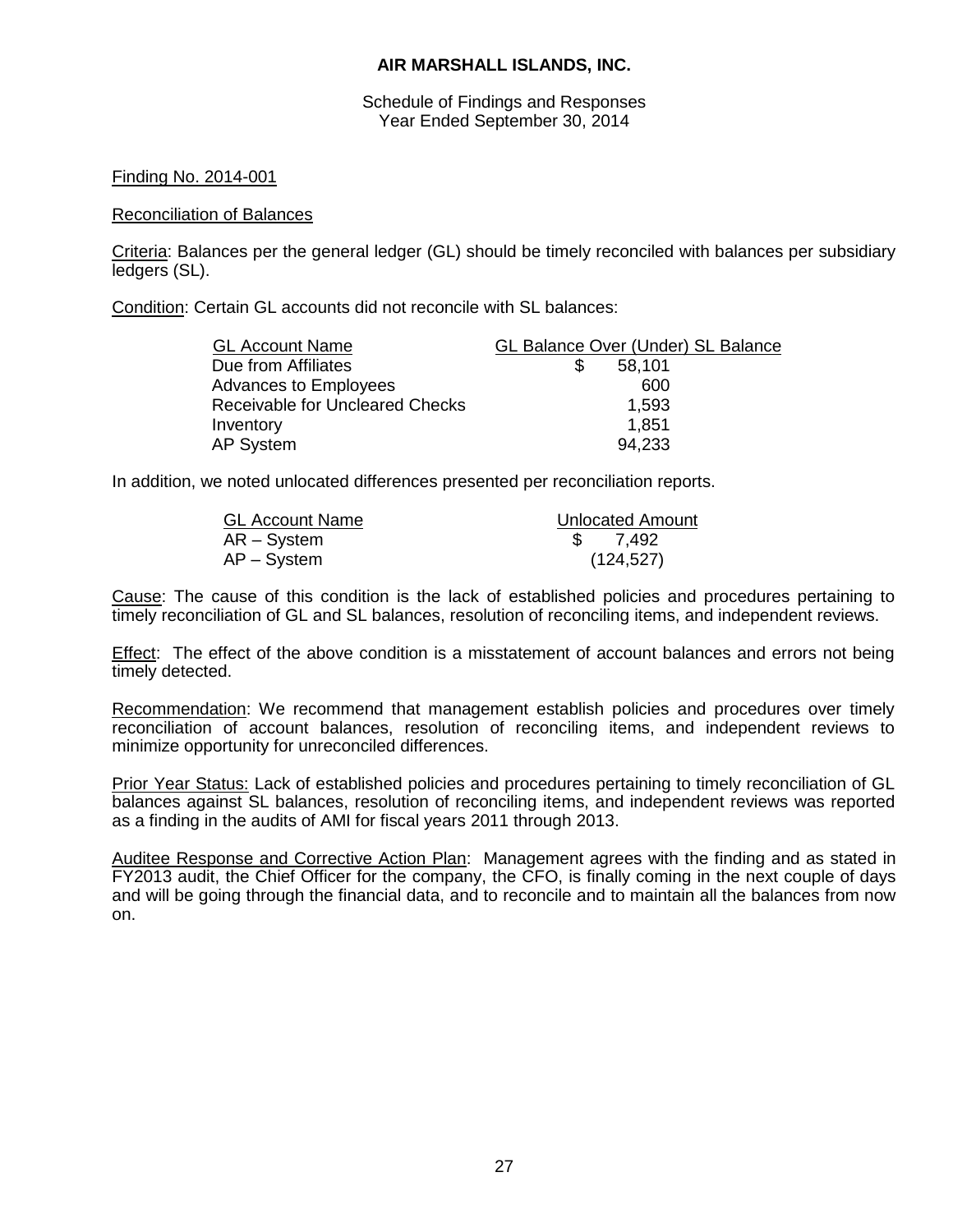#### Schedule of Findings and Responses, Continued Year Ended September 30, 2014

#### Finding No. 2014-002

#### Inventories

Criteria: Adequate accounting controls necessitate that inventories be appropriately recorded, monitored and valued based on the existing accounting policy. Information maintained by the accounting department and the inventory management system at the spares department should be reconciled. Furthermore, an independent review of inventory valuation report should be performed.

#### Condition:

1. Of ten items tested, the following exceptions were noted:

|          |                | Quantity per<br>Audit at | Quantity per<br><b>Valuation Report</b> |           |                   |
|----------|----------------|--------------------------|-----------------------------------------|-----------|-------------------|
| Item $#$ | Part #         | 9/30/14                  | at 9/30/14                              | Unit Cost | <b>Difference</b> |
|          | 93469-12       |                          | 12                                      | \$448     | \$4.928           |
| c        | NHSSMSP5ASD705 |                          | 44                                      | \$110     | \$4.400           |

Furthermore, we noted the following unit cost exceptions:

|       |                |          |                          |                 |            | Difference Over (Under) |
|-------|----------------|----------|--------------------------|-----------------|------------|-------------------------|
|       |                |          | <b>Valuation Reports</b> | Unit Cost       |            | Extended                |
| Item# | Part#          | Quantity | Unit Cost                | per Audit       | Unit Cost  | Amount                  |
|       | A-262110C00C   |          | 5.876.41                 | 4,046.51<br>\$. | \$1,829.90 | 1,829.90<br>S.          |
| 2     | A-262330A09B   | 6        | 3,092.00                 | 168.91          | 2,923.09   | 17,538.54               |
| 3     | CA3420-4-C22   | 4        | 2,844.00                 | 28.44           | 2,815.56   | 11,262.24               |
| 4     | NHSSMSP5ASD705 | 44       | 110.10                   | 110.00          | 0.10       | 4.40                    |

2. Of ten items tested, the following exceptions were noted:

|               |              | Quantity per<br>Audit at | Quantity per<br><b>Valuation Report</b> |           |            |
|---------------|--------------|--------------------------|-----------------------------------------|-----------|------------|
| Item $#$      | Part #       | 9/30/14                  | at 9/30/14                              | Jnit Cost | Difference |
|               | MS24513-4174 | 17                       |                                         | 13        | 223        |
| າ<br><u>_</u> | A-623080A11B |                          | 4                                       | 862<br>\$ | \$1.725    |

The above items were incorrectly valued based on the latest transaction, misapplication of unit cost, and an error in entering unit costs in the valuation report.

Cause: It appears that there is lack of a review process of inventory valuation reports that resulted in erroneous movements which incorrectly updated unit costs. Furthermore, it appears that inventory management did not maintain adequate documents supporting inventory issuances.

Effect: The effect of the condition is a possible misstatement of inventory and consumable expenses and a report modification concerning expendable parts.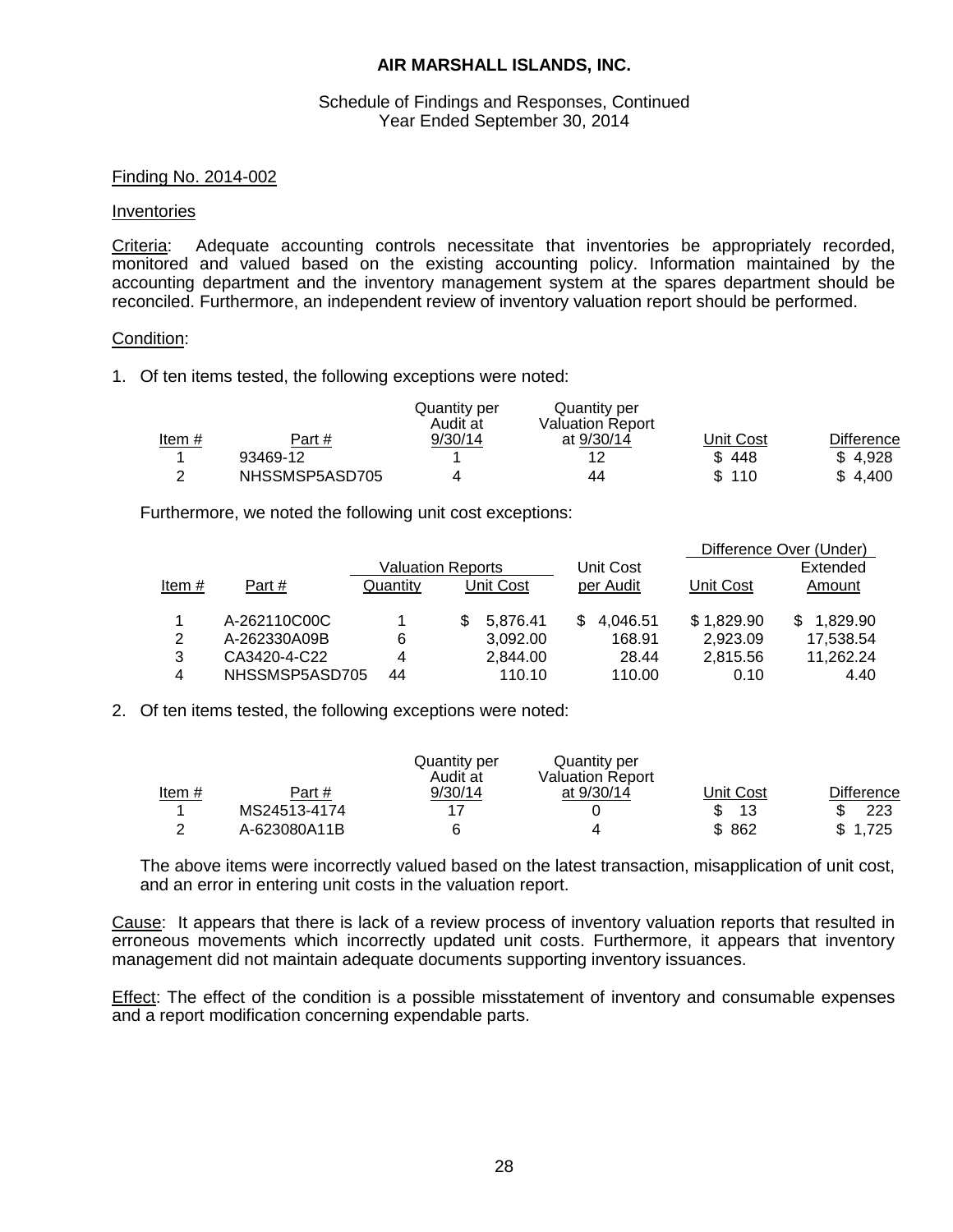Schedule of Findings and Responses, Continued Year Ended September 30, 2014

#### Finding No. 2014-002, Continued

#### Inventories, Continued

Recommendation: Management should adopt and implement appropriate internal control policies over recording, monitoring, and valuation of inventories.

Prior Year Status: Lack of reconciliation between accounting and inventory departments was reported as a finding in the audits of AMI for fiscal years 2006 through 2013.

Auditee Response and Corrective Action Plan: Management agrees with the finding and hope that the presence of the CFO on the scene will resolve this matter as he will go through all the data and make the corrections and adjustments, as needed, once and for all.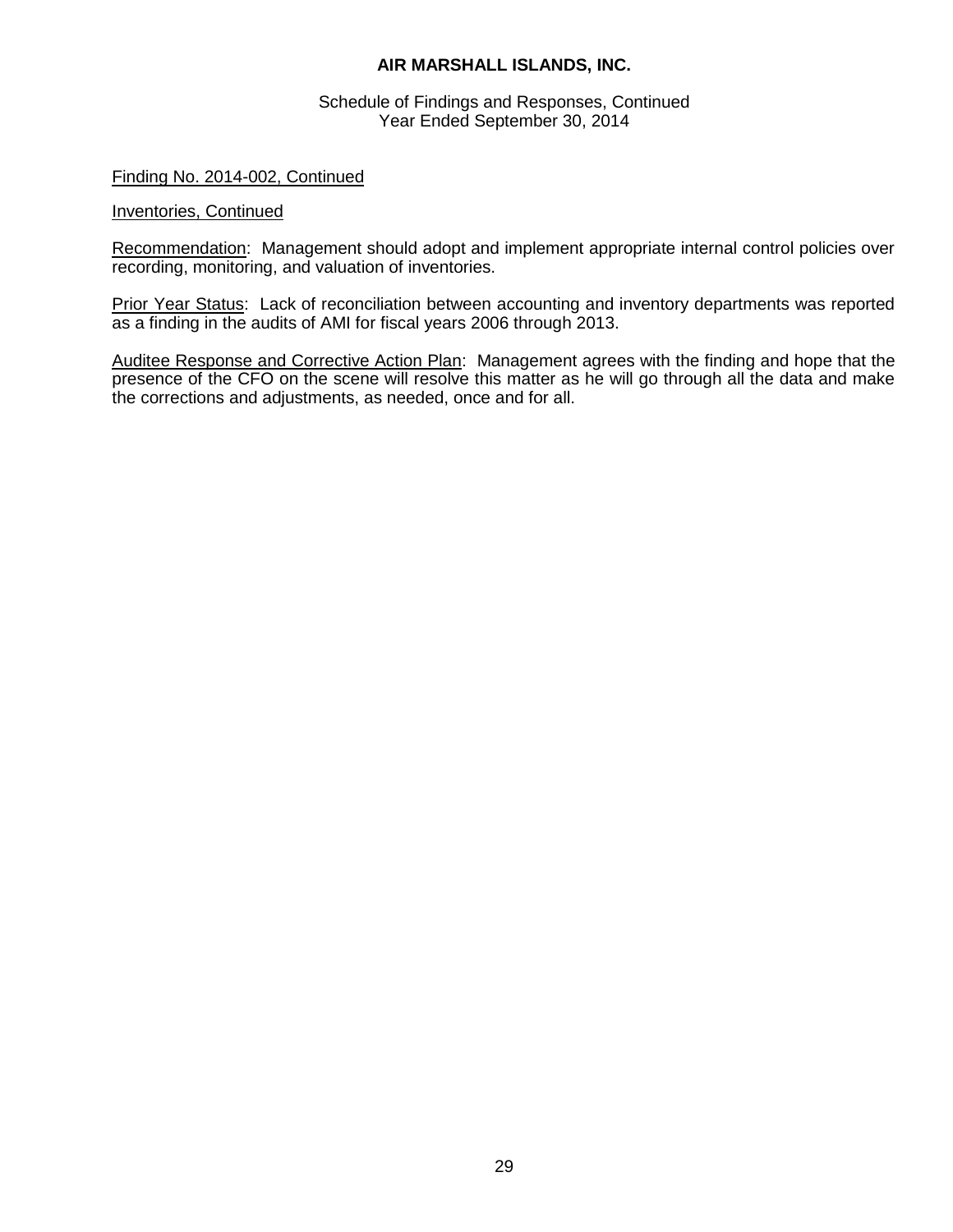Schedule of Findings and Responses, Continued Year Ended September 30, 2014

#### Finding No. 2013-003

#### Revenue

Criteria: Adequate accounting controls necessitate that revenues be appropriately reviewed, documented, and recorded.

#### Conditions:

- 1. Of forty-five passenger tickets tested, we noted the following:
	- a. Three misapplied a fare rate resulting in undercharging the ticket sale.
	- b. The following tickets were not timely deposited:

| <b>Fare Sales</b> | Payment Date/ |              | No. of Working Days |
|-------------------|---------------|--------------|---------------------|
| Report            | Invoice Date  | Deposit Date | Delayed             |
| 352<br>\$.        | 10/4/2013     | 10/9/2013    | 3                   |
| 197               | 10/11/2013    | 10/15/2013   | 2                   |
| 217               | 10/7/2013     | 10/9/2013    | 2                   |
| 197               | 11/2/2013     | 11/7/2013    | 4                   |
| 116               | 12/10/2013    | 12/12/2013   | 2                   |
| 197               | 3/10/2014     | 3/14/2014    | 4                   |
| 116               | 4/17/2014     | 4/21/2014    | 2                   |
| 197               | 5/17/2014     | 5/27/2014    |                     |
| 99                | 6/16/2014     | 6/19/2014    | 3                   |
| 168               | 7/14/2014     | 7/18/2014    | 4                   |
|                   |               |              |                     |

- 2. Of six freight tickets tested, we noted the following:
	- a. Invoice No.92668 pertains to sales of 5/22/14 with Airway bill nos. 103831 to 103858 that were not reported or are missing.
	- b. The following tickets were not timely deposited:

| Ticket     | Ticket   | Date      | Date      | No. of Working |
|------------|----------|-----------|-----------|----------------|
| Number     | Amount   | Collected | Deposited | Days Delayed   |
| 102650     | 1.860.00 | 2/24/2014 | 2/26/2014 |                |
| DO30514-IN | 1.600.00 | 3/5/2014  | 3/7/2014  |                |

- 3. Of four excess baggage tickets tested, we noted the following:
	- a. Three cash sale tickets were not timely deposited.

|                      |          |                | Date      | No. of Working |
|----------------------|----------|----------------|-----------|----------------|
| <b>Ticket Number</b> | Amount   | Date Collected | Deposited | Days Delayed   |
| 33432                | \$409.20 | 2/13/2014      | 2/20/2014 | 5              |
| 34168                | 713.70   | 8/11/2014      | 8/13/2014 | 2              |
| 33403                | 214.80   | 2/8/2014       | 2/12/2014 | 2              |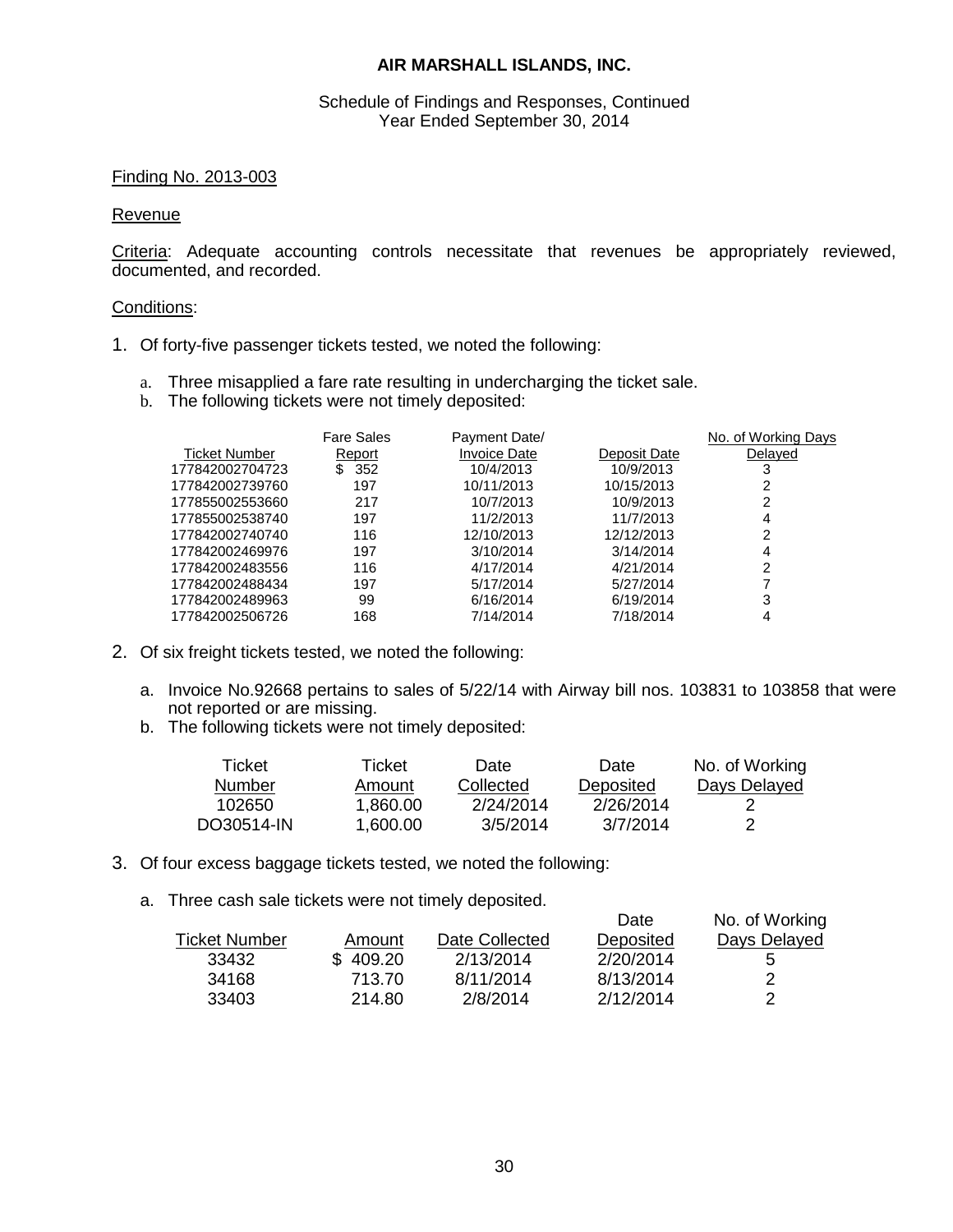Schedule of Findings and Responses, Continued Year Ended September 30, 2014

Finding No. 2014-003, Continued

#### Revenue, Continued

- 4. Of 16 charter flights tested, we noted the following:
	- a. Flight requests were not properly signed by sales personnel that evidenced review and complete documentation.
	- b. One flight request was provided to a charter fee discount that had no formal documentation supporting the authority to provide discount.
	- c. Two flight request forms were dated beyond the flight date. Thus, it appears that the process of securing approval prior to actual flight is not followed.
	- d. Two flight request forms did not match existing landing fees resulting in a \$30 revenue overstatement.
	- e. Eight flight request forms revealed errors in block time computations resulting in a \$307 net overstatement of charges.

Cause: The above condition appears to be due to control policies that do not allow for monitoring and filing of documents, independent review of reports, and inadequate coordination and communication between personnel.

Effect: The above condition may result in misstatements and may adversely impact financial information.

Recommendation: Management should adopt and strengthen control policies over management coordination, independent review of reports, timely deposits of collections, and proper filing, reconciliation, and maintenance of documents.

Prior Year Status: Recommendation concerning control policies and procedures over monitoring and filing of documents, independent review of reports to provide accurate financial information, and coordination and communication among departments was reported as a finding in the audit of AMI for fiscal year 2013.

Auditee Response and Corrective Action Plan: Management agrees with the finding and hope that the presence of the CFO on the scene will resolve this matter as he will go through all the data and make the corrections and adjustments and also teaches the Ticketing manager, cashier, and the revenue clerk how to keep make sure the records are consistent and clean.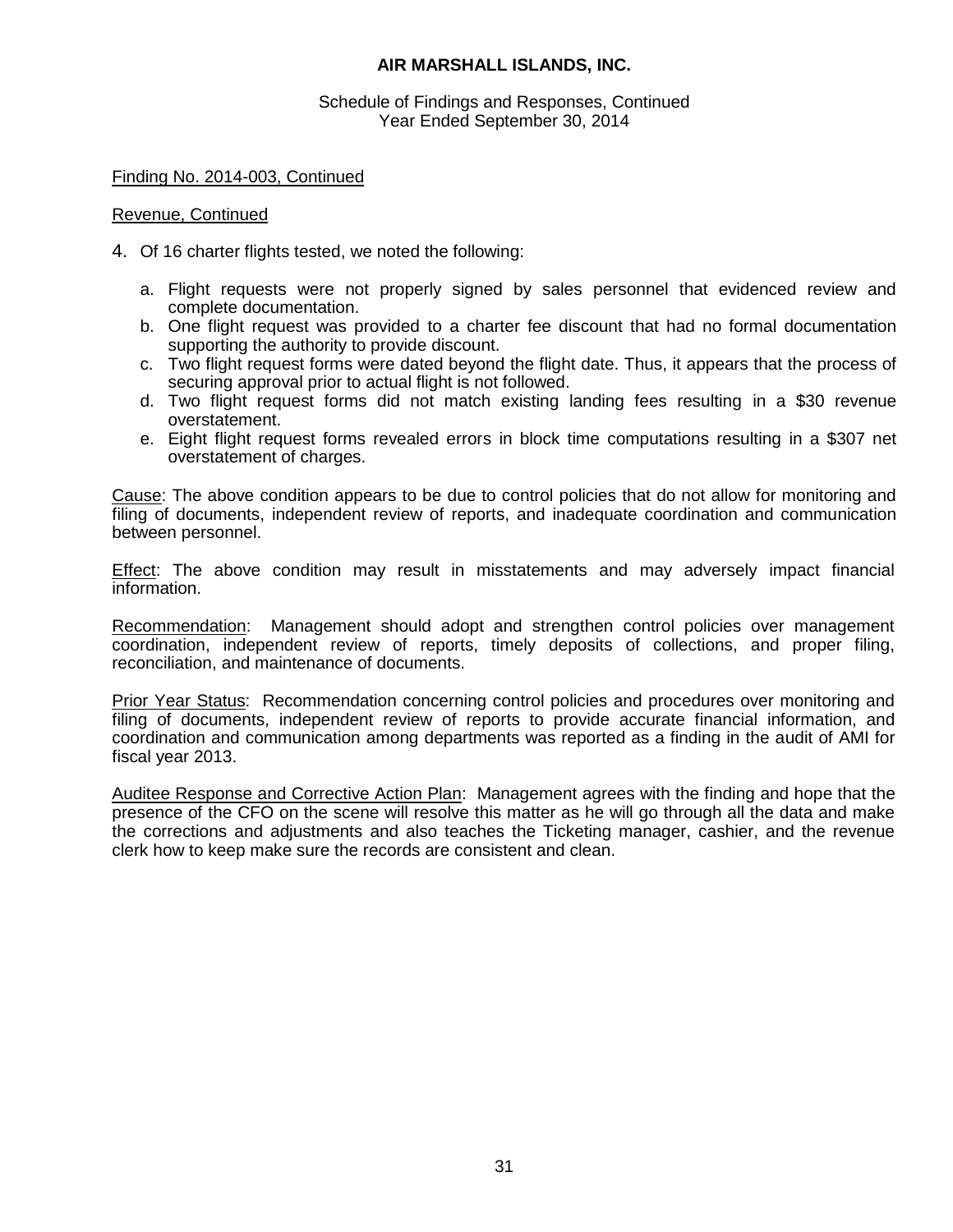#### Schedule of Findings and Responses, Continued Year Ended September 30, 2014

#### Finding No. 2014-004

#### Fixed Assets

Criteria: Adequate internal control policies and procedures should be established to require that the subsidiary fixed asset register includes appropriate detail and is timely updated.

Conditions: Various fixed assets were over depreciated causing a negative net book value.

Cause: The cause of the above condition is the lack of established policies and procedures pertaining to fixed assets.

Effect: The effect of the above condition is a potential misstatement of fixed assets.

Recommendation: We recommend that AMI adopt policies and procedures pertaining to fixed assets.

Auditee Response and Corrective Action Plan: Management agrees with the finding and hope that the presence of the CFO on the scene as he will go through all the data and make the corrections and adjustments, working with the relevant staffs, to resolve this outstanding problems of fixed assetsvaluation, once and for all.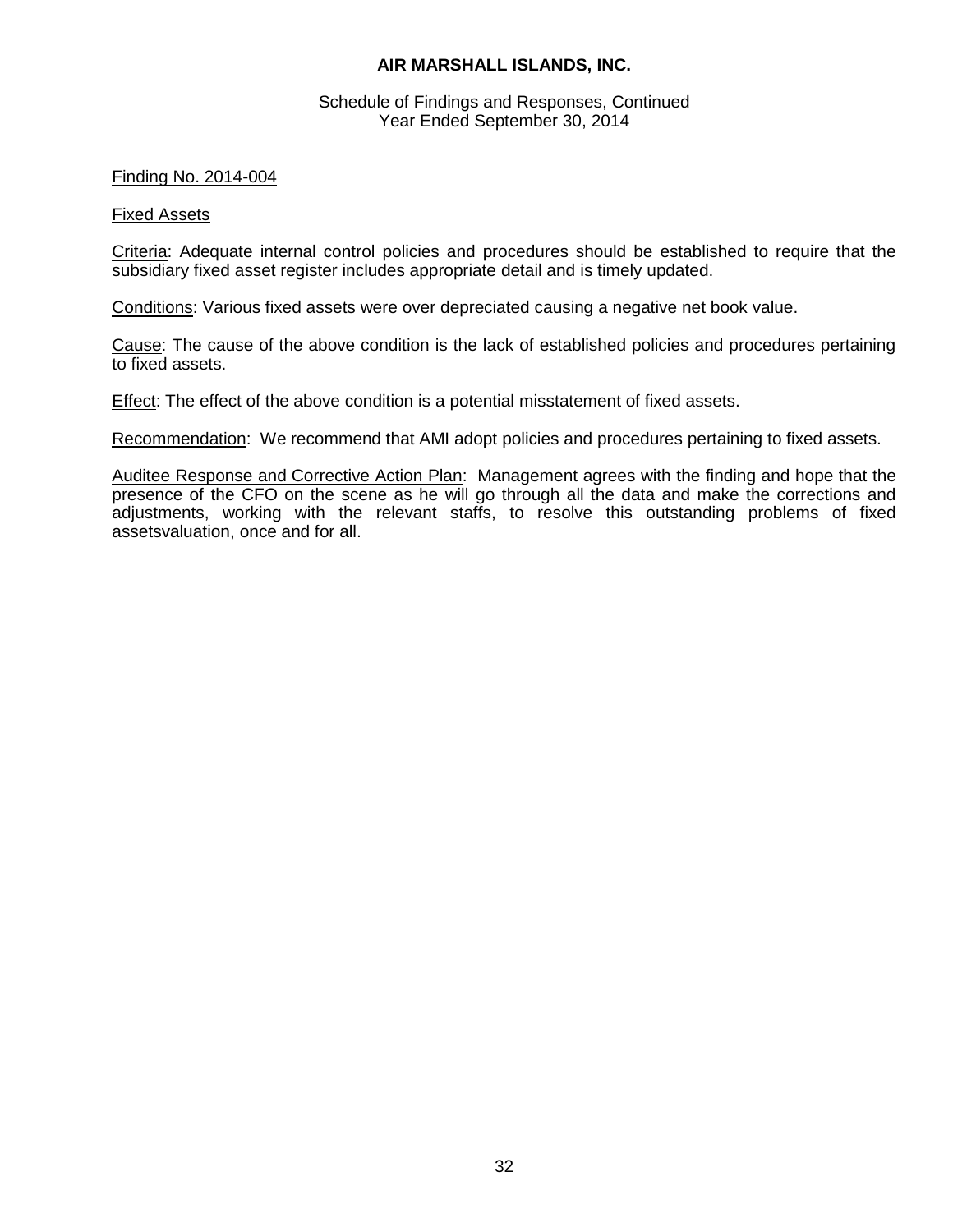Schedule of Findings and Responses, Continued Year Ended September 30, 2014

Finding No. 2014-005

#### Purchase of Dornier 228-212

Criteria: Asset appraisal or valuation should be performed in the determination of the appropriateness of the purchase price of aircraft.

Condition: There is a lack of an independent asset appraisal or valuation associated with the purchase of the Dornier 228-212 at a cost of \$2,100,000.

Cause: The cause of the above condition is the lack of an independent asset appraisal or valuation associated with the purchase of the Dornier 228-212.

Effect: The effect of the above condition is the uncertainty of appropriateness in the determination of purchase price of the Dornier 228-212.

Recommendation: We recommend that management have an independent appraisal or valuation performed of the Dornier 228-212 in order to ascertain the appropriateness of the aircraft's purchase price.

Auditee Response and Corrective Action Plan: The decision to purchase the aircraft came from the government so management kindly refers this to the board of directors, the Chairman of the Board, and the Cabinet.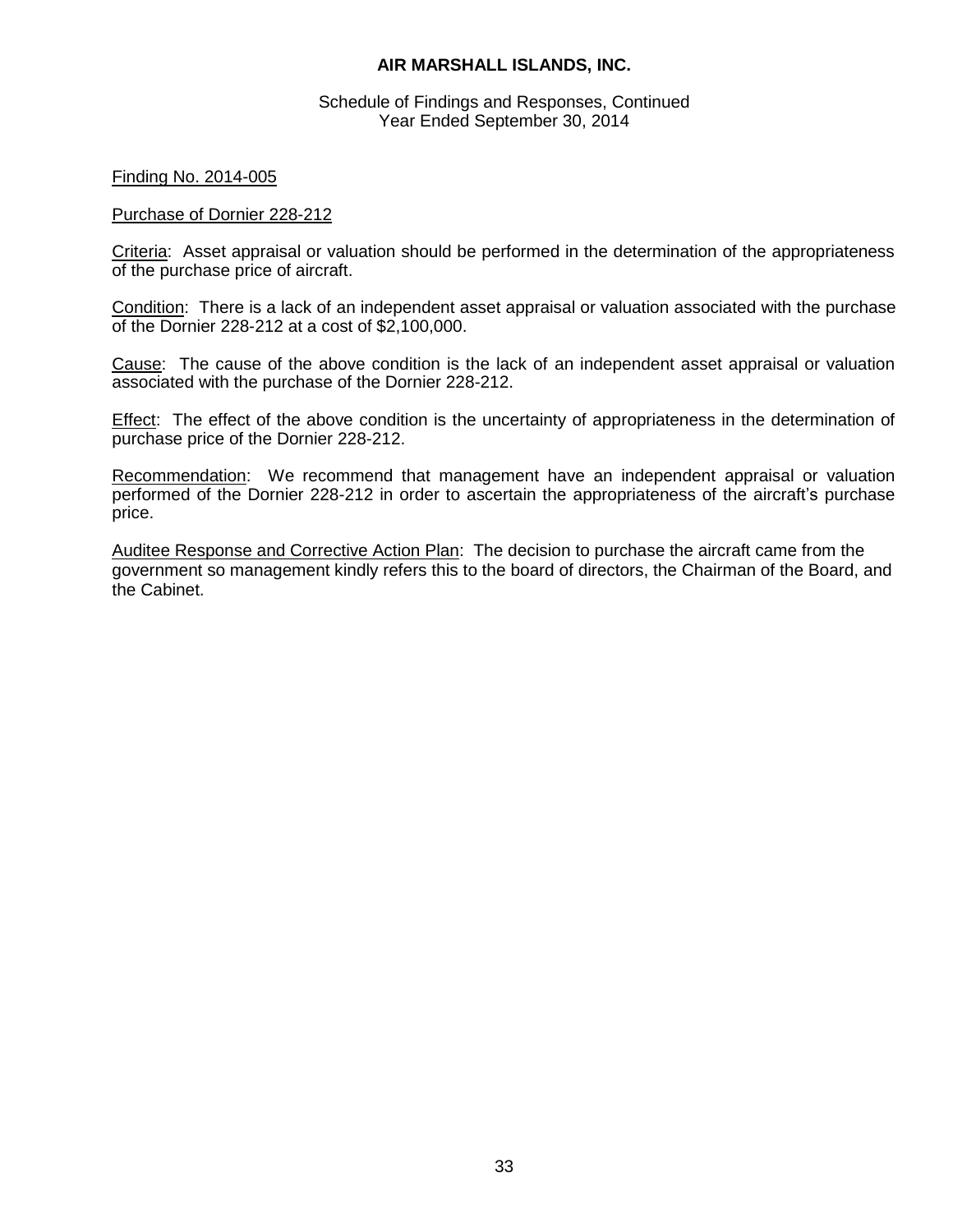Schedule of Findings and Responses, Continued Year Ended September 30, 2014

#### Finding No. 2014-006

#### Local Noncompliance

Criteria: 48 MIRC Chapter 1, Income Tax Act of 1989, Section 105, states that the employer shall once every four (4) weeks or thirteen times per year, pay taxes withheld under Section 104 under Chapter 1. The employer shall, along with the taxes, within two (2) weeks following the preceding four (4) week period make a full, true and correct return showing all wages and salaries paid by the employer to the employees during the preceding four (4) week period and showing the tax due and withheld thereon as provided in Section 104 of the Chapter.

Condition: AMI filed and paid income taxes withheld for the year ended September 30, 2014 in a manner inconsistent with the criteria. Specifically, withholding taxes in the amount of \$99,412 for the year ended September 30, 2014 were not timely remitted. In addition, income taxes withheld in the amount of \$352,785 for PPE 1/20/09 through 9/24/13 have not been paid.

Cause: The cause of the above condition is the lack of policies and procedures to monitor timely filing of returns and payment of withheld income taxes.

Effect: The effect of the above condition is noncompliance with RepMar Income Tax Act of 1989, as amended.

Recommendation: We recommend that management establish policies and procedures to comply with the RepMar Income Tax Act of 1989, as amended.

Auditee Response and Corrective Action Plan: Management agrees with the finding and indicates that the company and the revenue and taxation unit of the government have entered into some formal arrangement for the company to start complying through timely filing and paying of taxes.